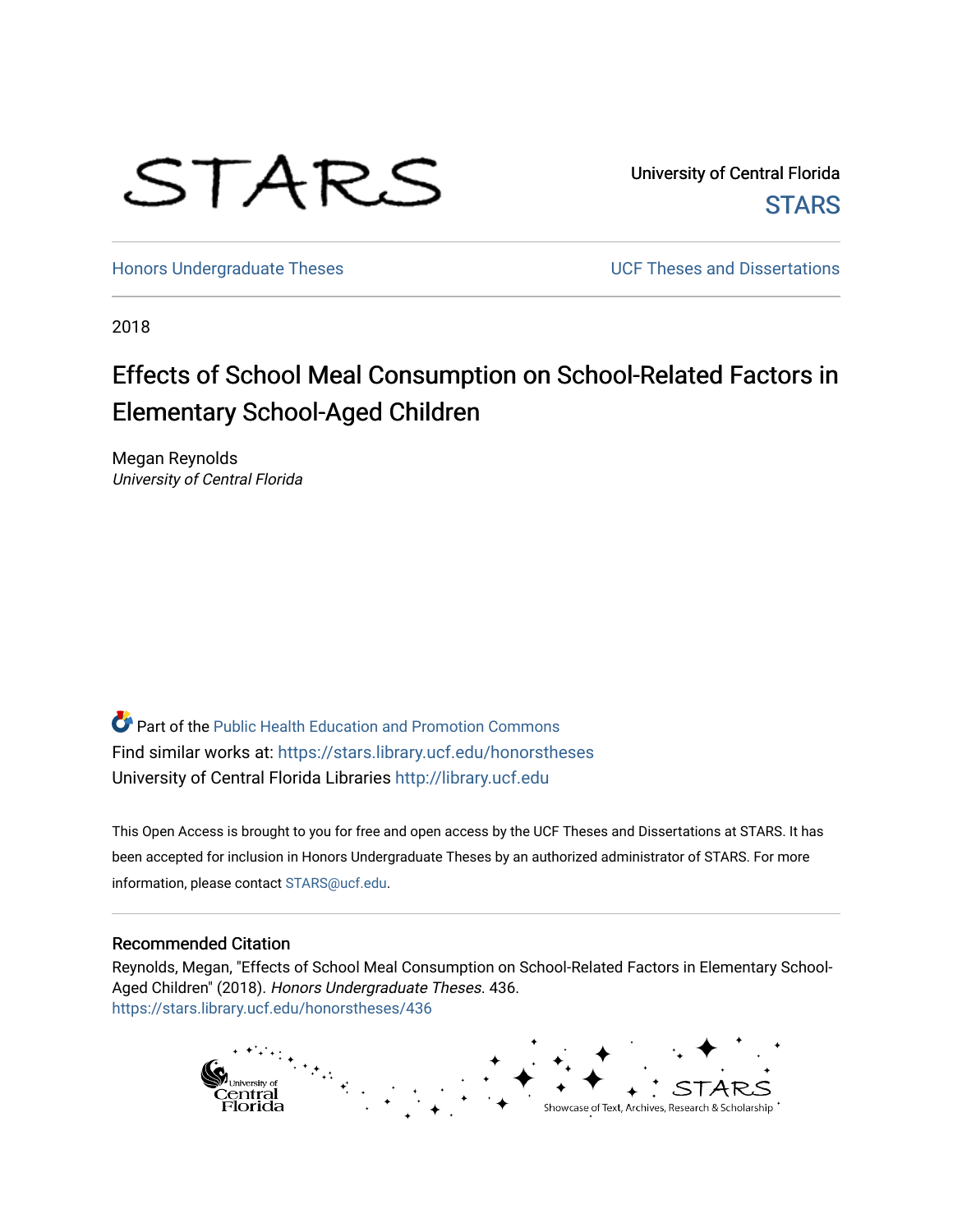# EFFECTS OF SCHOOL MEAL CONSUMPTION ON SCHOOL RELATED FACTORS IN ELEMENTARY SCHOOL-AGED CHILDREN

by

# MEGAN REYNOLDS

A thesis submitted in partial fulfillment of the requirements for the Honors in the Major program in Education in the School of Education and Human Performance and in the Burnett Honors College at the University of Central Florida Orlando, Florida

Fall Term, 2018

Thesis Chair: Jeanette Garcia, Ph.D.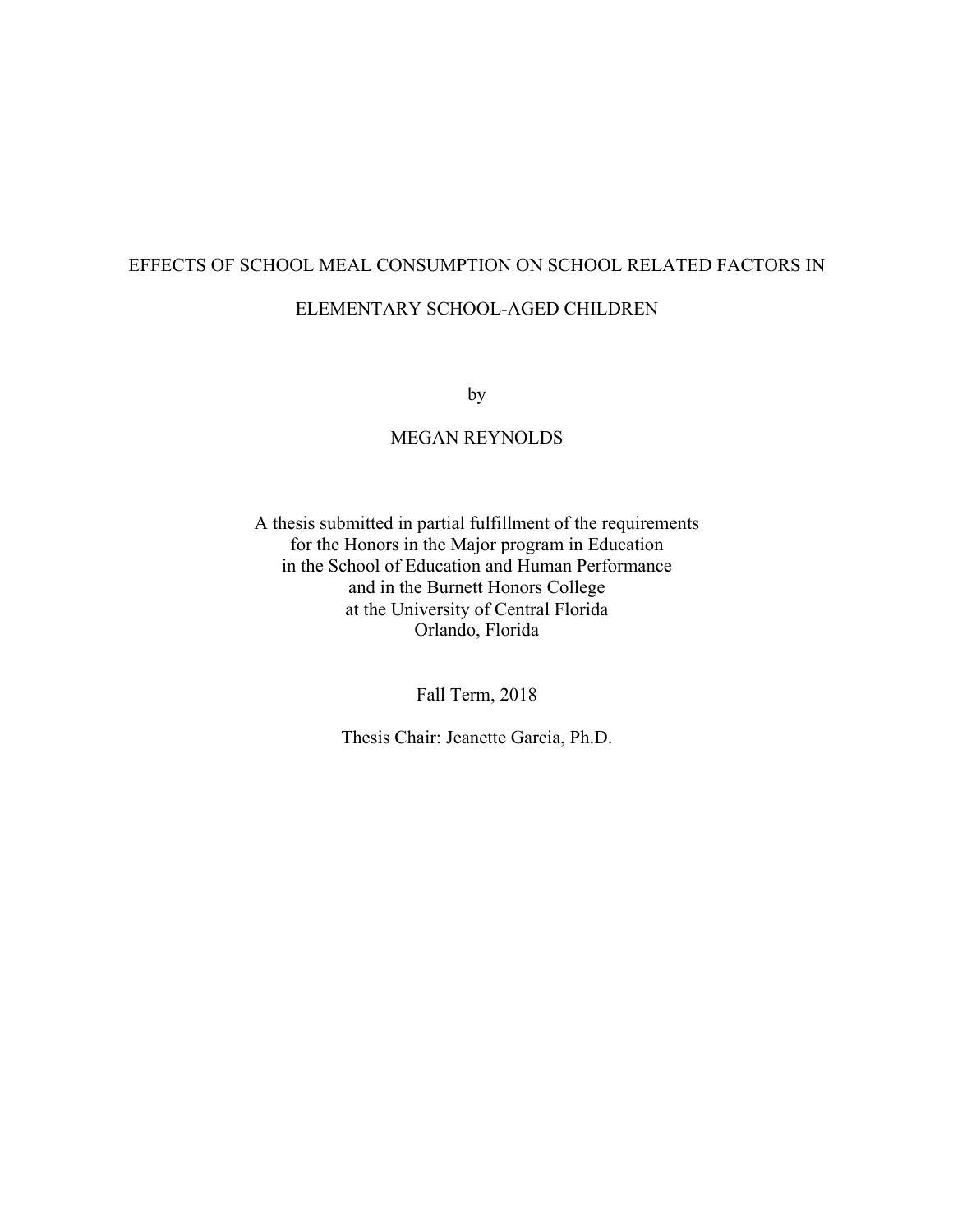# **ABSTRACT**

The purpose of this study was to examine teacher perception of student school meal preferences in an elementary school setting. This was a cross-sectional mixed-methods study that is part of a larger study to develop a nutrition education program for elementary school children. Focus groups and surveys were administered to faculty at a charter school in downtown Orlando to gain insight into the types of food offered at school and student response to these food items. All members of the faculty were invited to participate in the study, and seven teachers volunteered to take part in this study. Focus groups were recorded using tape recorders; they were then transcribed verbatim and coded independently by two research assistants.

Results of this study showed that according to members of faculty, overall, the food served in school during breakfast and lunch is of poor quality. Portion sizes were acceptable according to participants, however, there is still too much food is being wasted. The students do not respond well to breakfast or lunch, which has adversely affected the academic performance of students as well as their classroom behavior due to hunger and low energy levels. It was also noted that older children expressed interest in learning about topics pertaining to nutrition.

This study is the first stage of a larger initiative to develop nutrition education programs and to encourage conversation regarding school meal reform, especially as it pertains to those individuals of low socioeconomic status. The implications for this study could be beneficial for a wide-range of children who attend school on a daily basis.

ii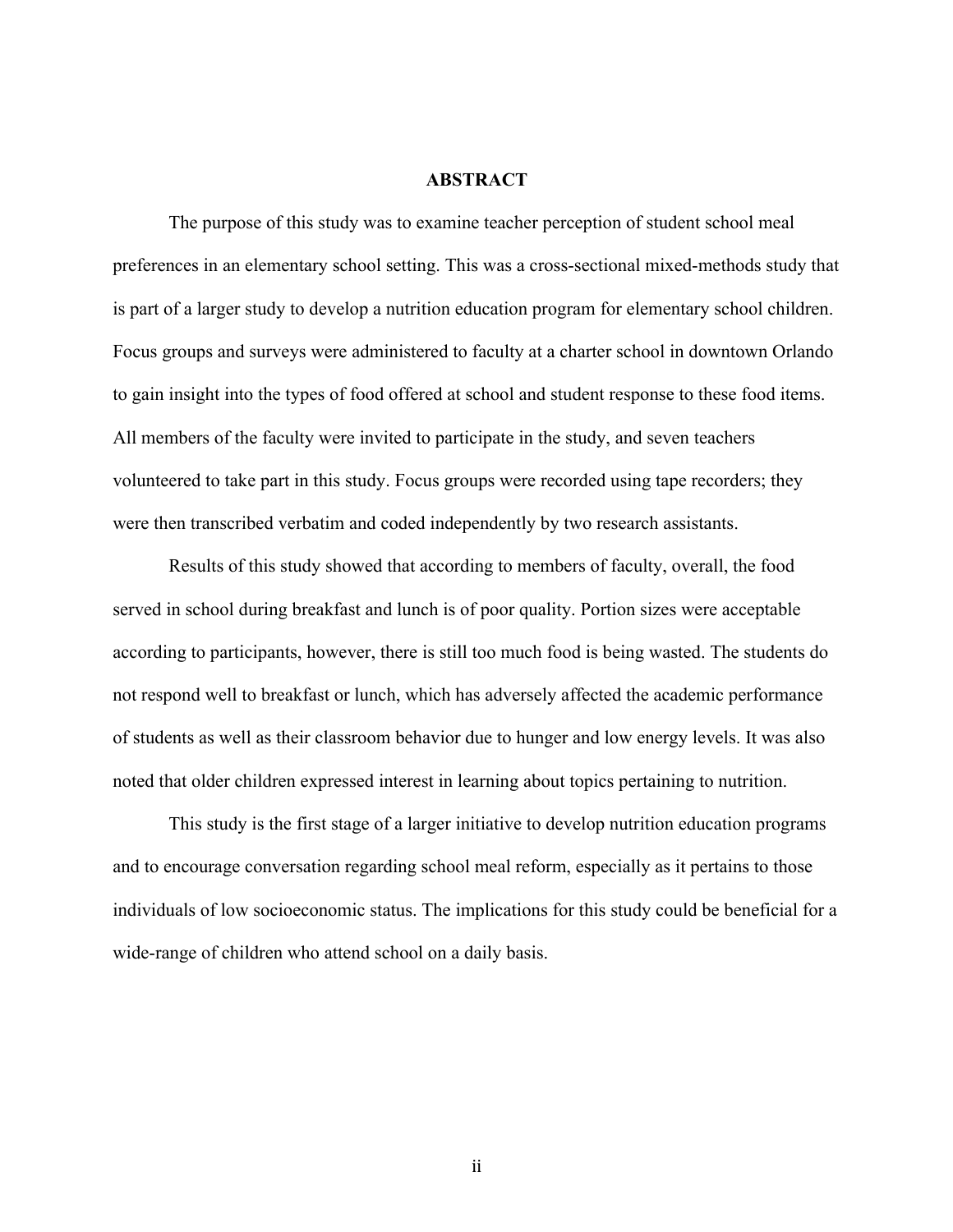# **ACKNOWLEDGEMENTS**

I would like to thank Dr. Jeanette Garcia, for her continued mentorship throughout this entire process and for providing guidance and encouragement during the most challenging moments. I would also like to thank the faculty at UCP Beta Downtown Campus, for their patience and participation in this study.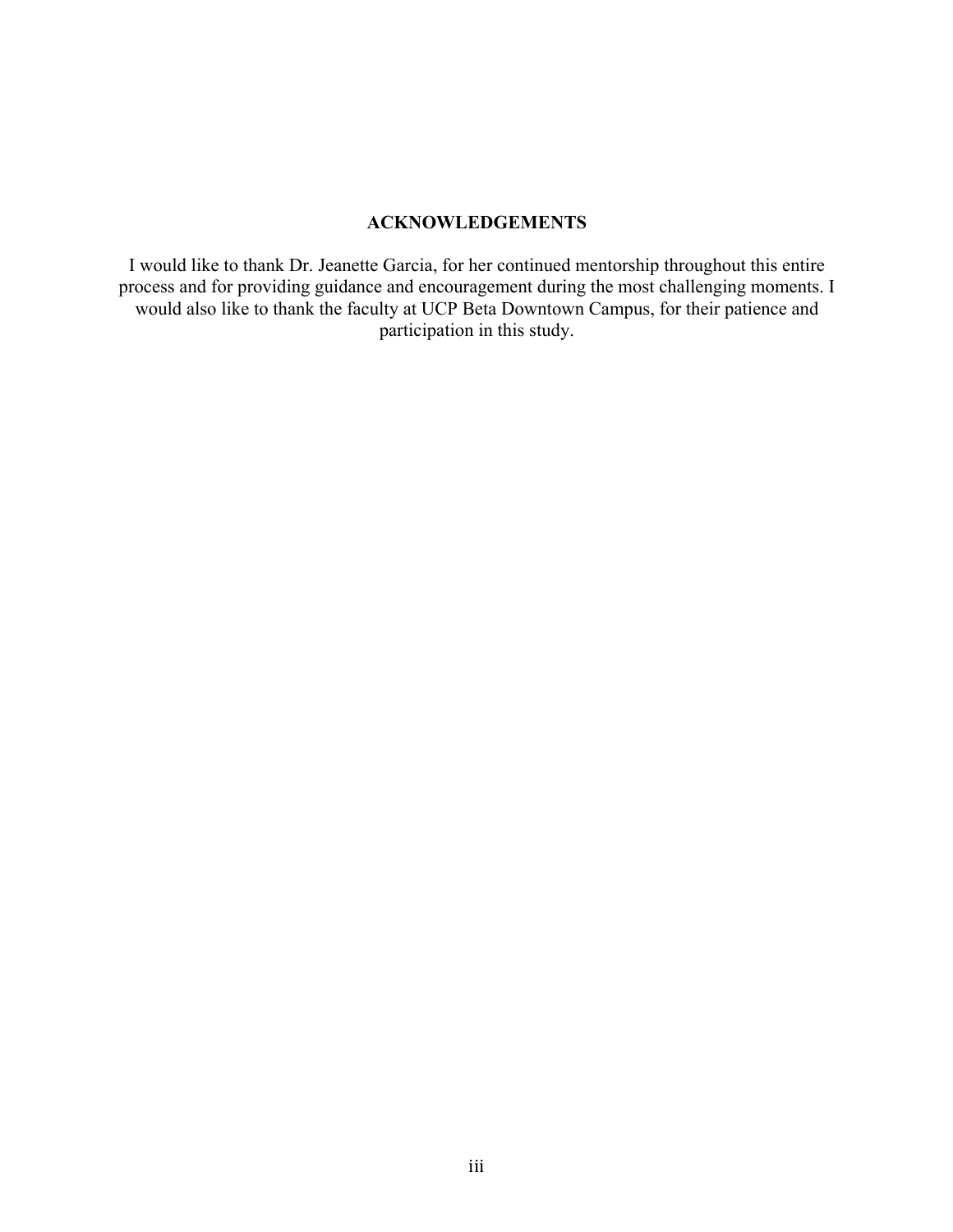# **TABLE OF CONTENTS**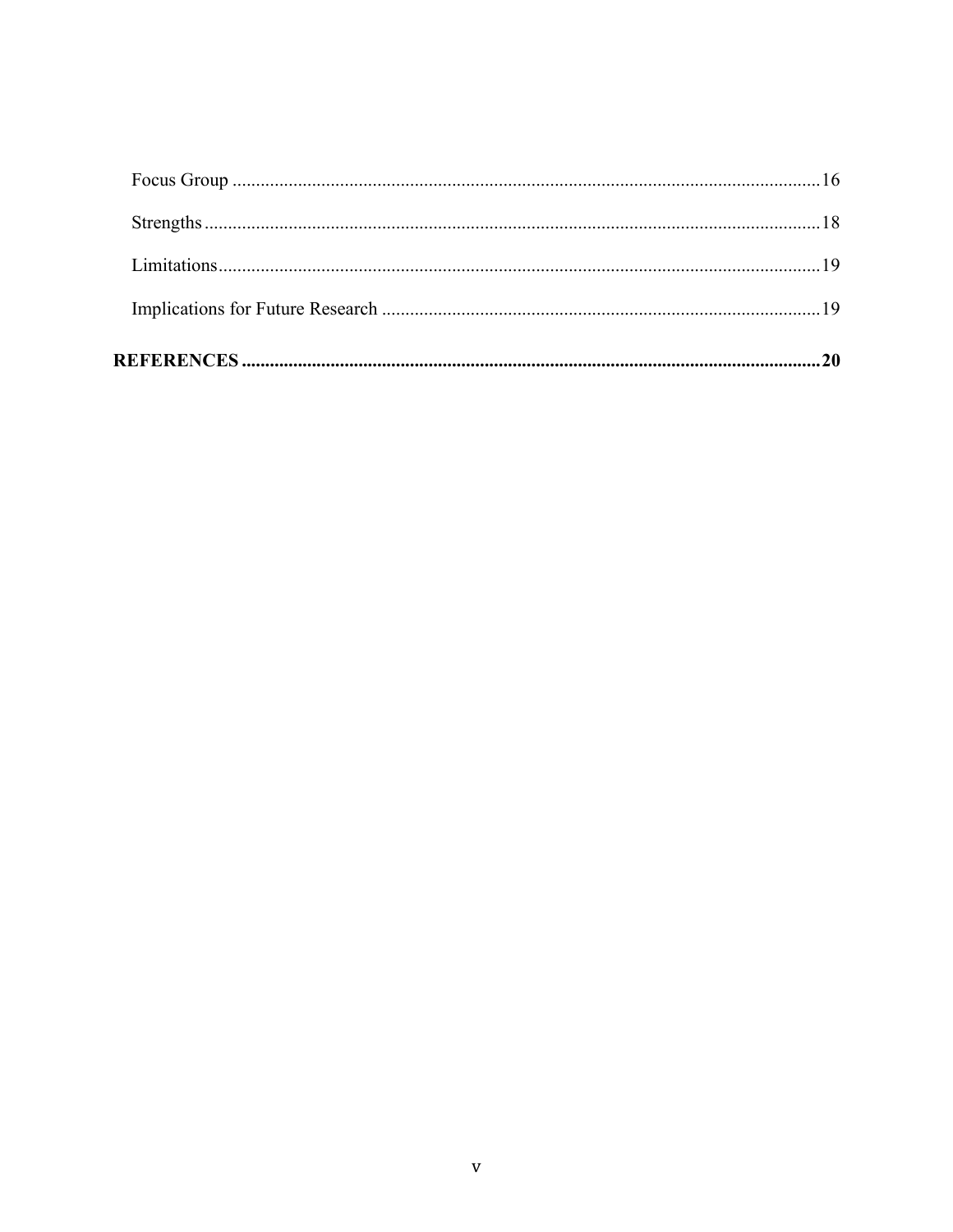#### **INTRODUCTION**

#### **Background**

Childhood obesity is a national epidemic with as many as 25% of U.S. children currently classified as overweight or obese (CDC, 2011). Although it is clear that obesity leads to serious health consequences later in life, the immediate effects of obesity on cognition and psychosocial factors are often overlooked (Fonvig et al., 2017). Evidence indicates that youth who are obese are less likely to perform well in school, and are more likely to be diagnosed with major depression compared to their normal weight peers. Such factors can significantly impair quality of life for these individuals, and hinder future academic performance and career opportunities (Rankin et al., 2016). Thus, it is necessary to adopt measures that help prevent obesity, rather than treat this condition, during childhood and adolescence.

To tackle the obesity epidemic, it is important to first determine the factors that contribute to this increase in bodyweight. Evidence indicates that while both physical activity and nutrition play a role in weight status, nutritional habits tend to be the primary contributing factor to this epidemic (McGill, 2014). Consumption of high quality food items that contain essential nutrients is vital for healthy physical and mental development. For example, prior studies have found links between fruit and vegetable consumption with positive mood and academic performance (Ogunsile, 2012). Thus, an emphasis should be placed on ensuring that children have access to high quality food that will promote physical and mental health.

The reduction of healthy opportunities in changing behaviors during the school day may have the greatest impact on children and adolescents of low socio-economic status (SES) (Carlson et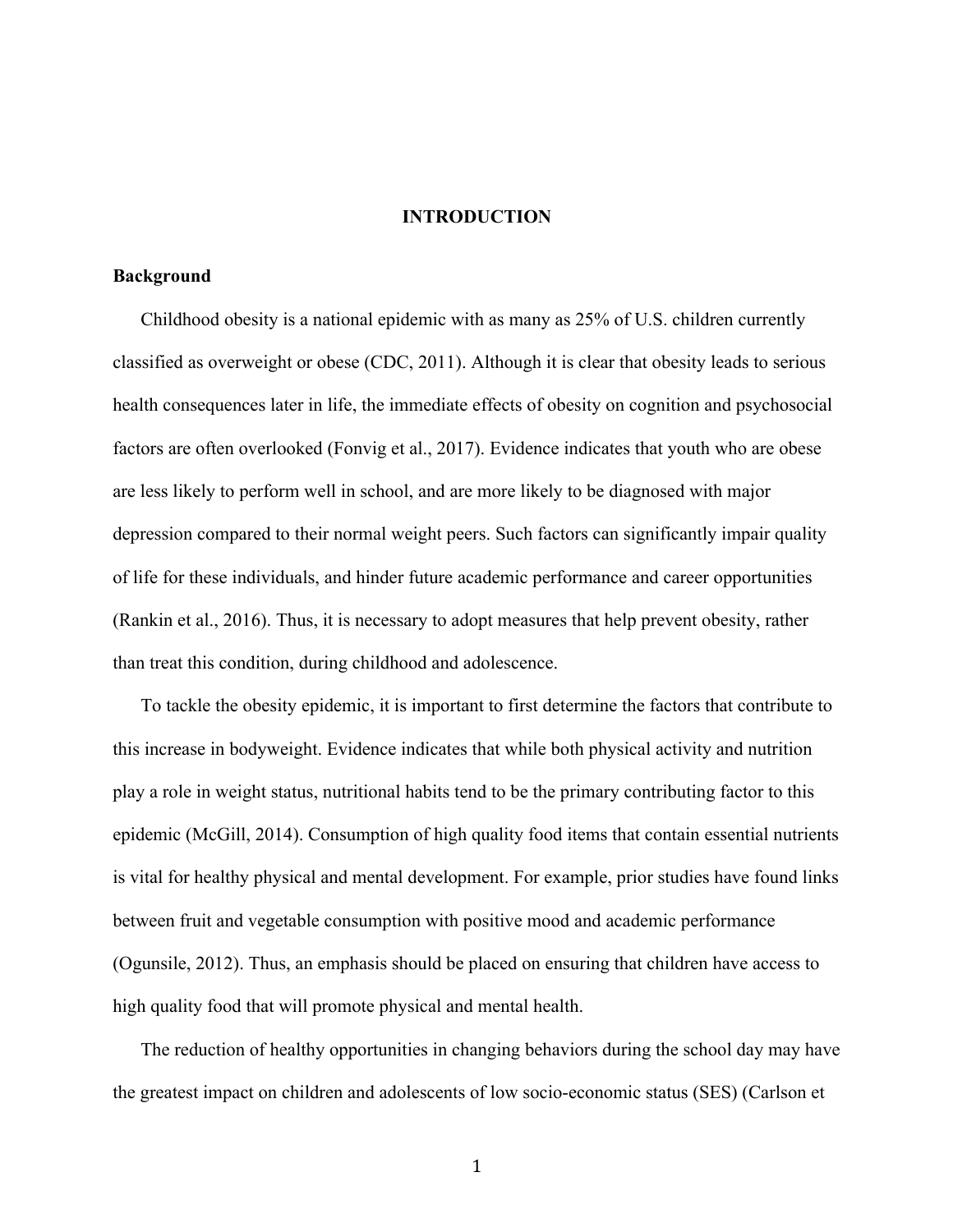al., 2014). This population is at increased risk of developing obesity and obesity-related diseases as a result of poor lifestyle behaviors (Chen et al., 2006). Evidence indicates that, compared to youth of middle to upper SES, these individuals have greater rates of screen time, lower amounts of physical activity, and less servings of fruits and vegetables (Carson et al., 2010). Furthermore, low SES youth are also more likely to drop out of high school or attend college due to poor academic performance. Many individuals are caught in a vicious cycle where they become trapped in a low-income job due to limited educational opportunities, while continuing to make poor nutrition choices, which are then passed down to their children. As there has been little to no research on the independent influence of health behaviors on obesity and academic achievement for youth of low SES families, further exploration of these relationships is warranted to determine which factors are significant.

School-based interventions have been popular in the literature due to the fact that almost all children attend school on a daily basis. Nutrition interventions focus on nutrition in schools because children are most likely to consume one to two meals at school, thus accounting for a substantial amount of daily caloric intake (CDC, 2012). Meals served in school could impact children's overall nutrition profile, especially for children who consume the majority of their caloric intake at school.

#### **Purpose**

This study will examine teacher's perspectives of school meal consumption and classroom behavior among children from disadvantaged backgrounds. Concern for this topic arose from the awareness that childhood obesity and the diseases that accompany it such as diabetes and hypertension are continuing to rise, which have negative implications for this population as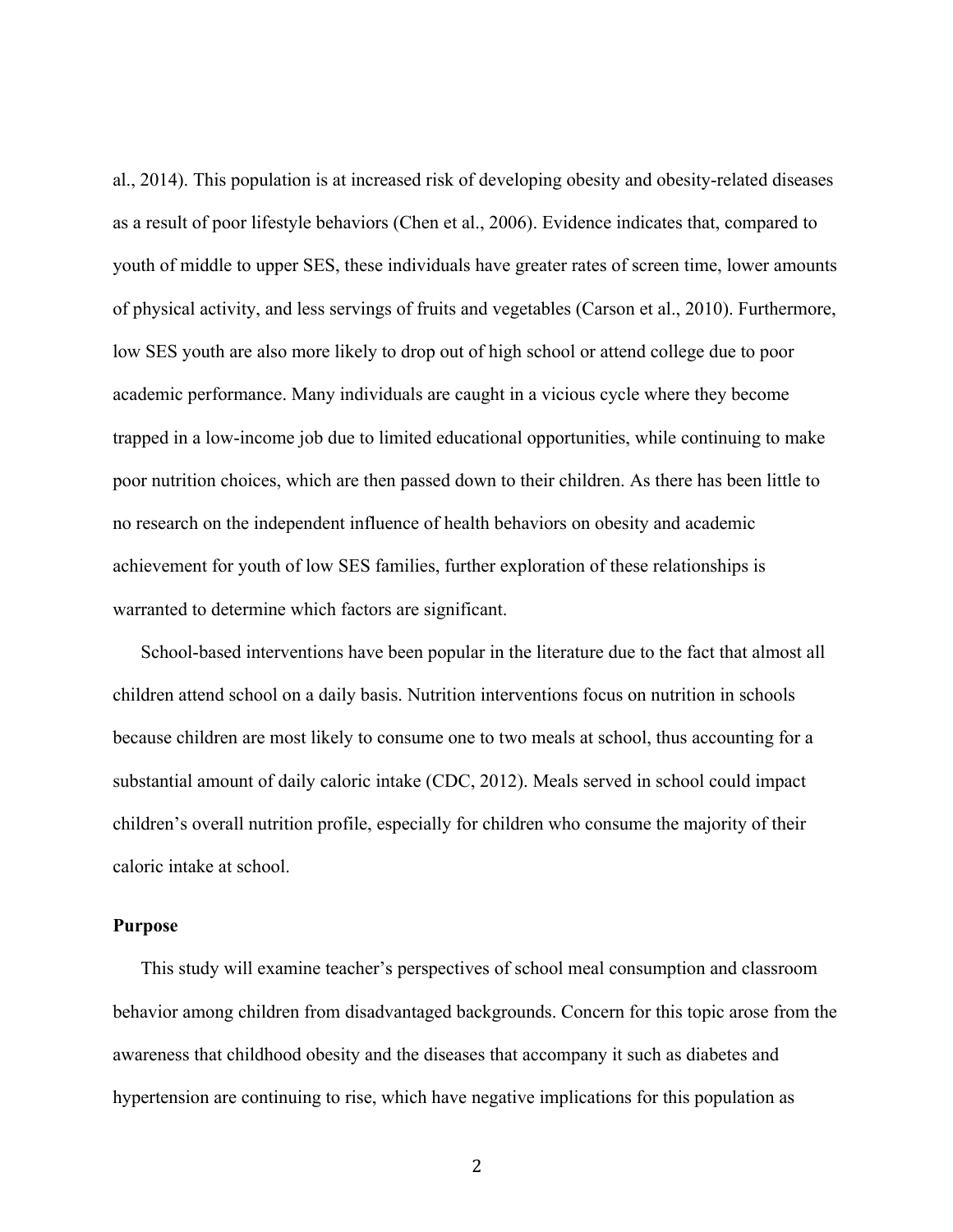adults. Meals served in school could potentially intervene and help to reverse these statistics, especially for underprivileged children where many rely on this food to satisfy their daily nutritional needs. This project seeks to discover relationships between these factors in order to optimize the success of young students from different backgrounds.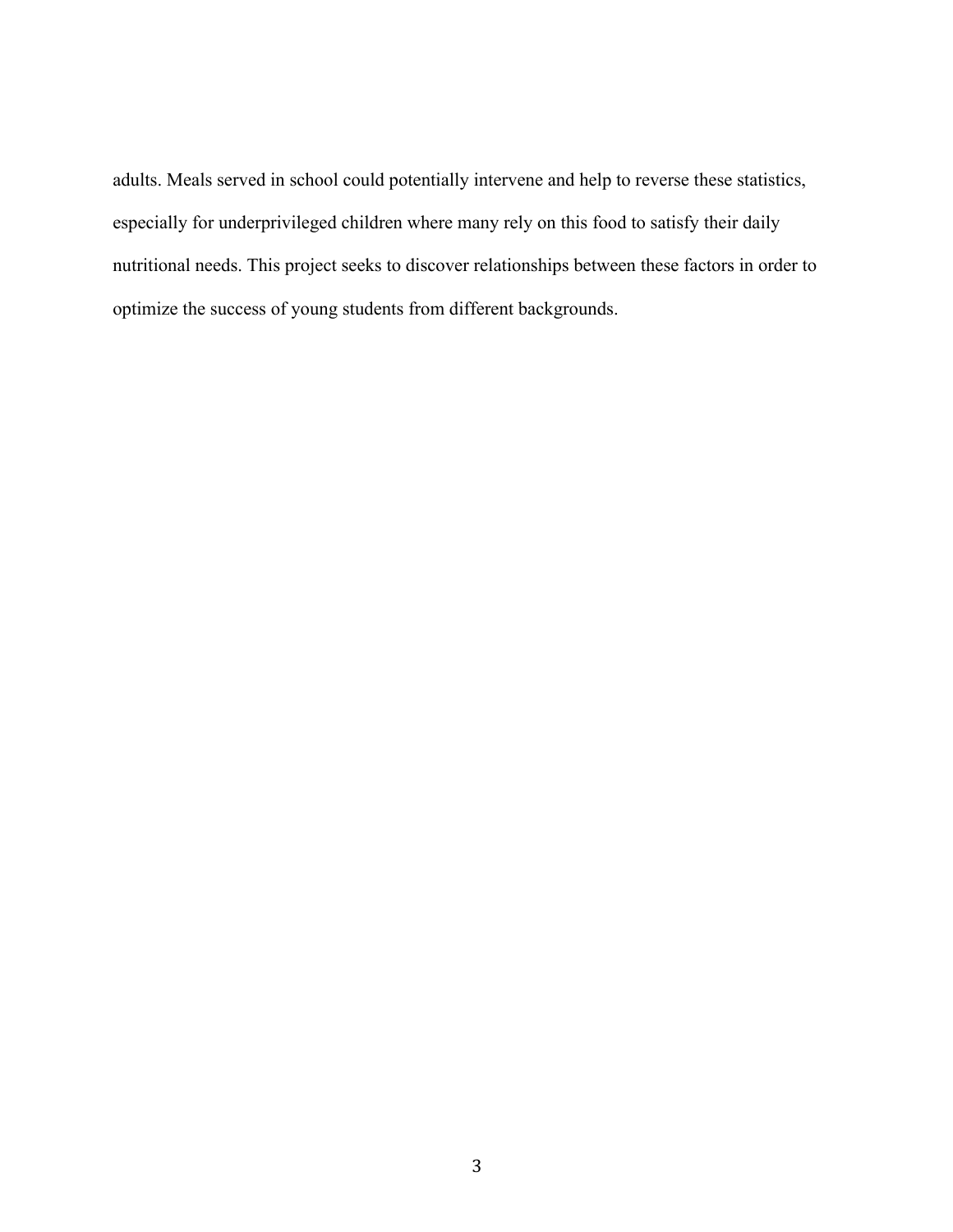#### **REVIEW OF LITERATURE**

#### **Nutritional Guidelines for Children and Adolescents**

Evidence indicates that proper nutrition and physical activity are critical in healthy child development (Alderman & Fernald, 2017; Perez-Escamilla & Moran, 2016; Zalewski et al., 2015) and maintaining a healthy bodyweight (Rose et al., 2016). According to the 2015-2020 dietary guidelines, it is recommended that children consume a variety of vegetables from all of the subgroups- dark green, red and orange, legumes, and starchy. It is also encouraged to consume whole fruits, whole grains, fat-free or low-fat dairy, and a variety of protein foods. These guidelines also emphasize low intakes of saturated and trans fat, cholesterol, as well as added sugar and salt (Gidding et al, 2006). Unfortunately, a substantial percentage of U.S. children do not consume the recommended servings of fruits and vegetables.

#### **Nutrition and Health Factors in Children from Families of low SES**

The overconsumption of foods such as sugary beverages and fast food have been linked to the rise in childhood obesity over the past decade (Datar & Nicosa, 2012; Cochrane & Davey, 2016; World Health Organization, 2016). Such behaviors put children at risk for becoming overweight or obese, and children of low socioeconomic status are at a disadvantage in that they may not have access to healthy foods or have the opportunity to engage in physical activity (Rogers et al, 2015). Thus, underserved children have higher rates of obesity than children of higher socioeconomic status. While obesity is a public health problem due to the adverse physical and psychological conditions that may result from this condition, it can also be even more damaging to youth of low SE, who may already be experiencing health related effects due to greater levels of stress and conflict resulting from financial burdens. Early childhood is a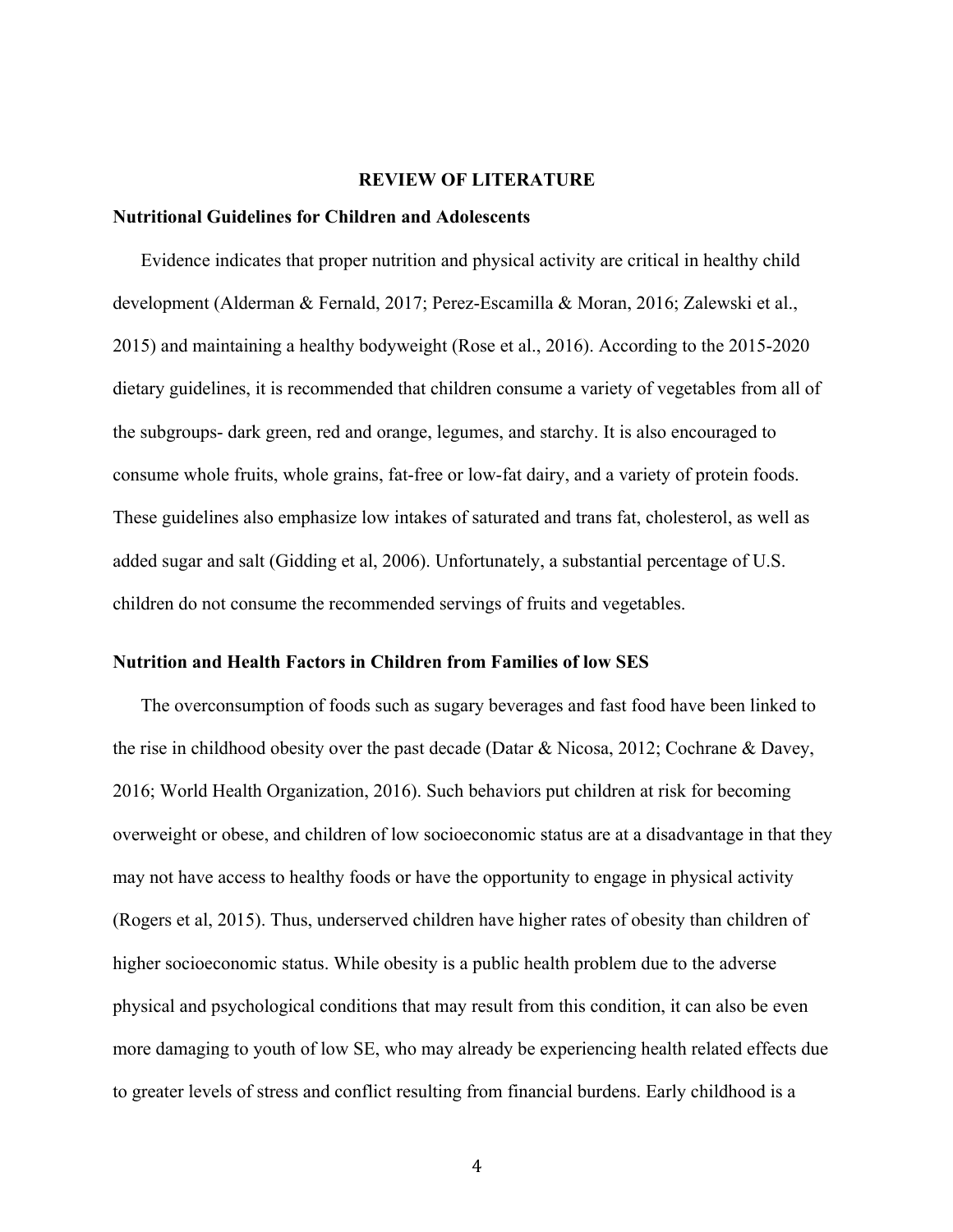critical time for adults to influence children's preference for healthy foods rather than energydense, high-fat, salty or sweet foods (Mennella et al, 2006). Adults establish the food environment for young children by determining the amount and variety of food options available. If a variety of healthy foods are easily accessible and served frequently, children develop preferences for those foods (Birch & Davison 2001). In a 2017 study done by Piana et al., after a one-year nutrition education intervention, data showed a significant increase of fresh vegetable consumption, a reduction in food consumption in fast-food restaurants, and a reduction in sweets and candy consumed. This type of lifestyle change can be beneficial to children's educational performance (Ralston et al, 2008). Underprivileged students are already at a disadvantage because of the existing relationship between children of disadvantaged backgrounds and declining academic performance (Hochbein & Duke, 2010), and a nutrition intervention could arguably be significantly more beneficial to those belonging to this population.

#### **Health Behaviors During School Hours**

Studies have reported that the availability of snacks and drinks sold in schools to students' high intake of total calories, soft drinks, total fat and unsaturated fat, and lower intake of fruits and vegetables (Story et al, 2009). Millions of youth consume school lunch daily offered through the National Schools Lunch Program (NSLP), which is a federally assisted meal program operating in public and nonprofit private schools providing nutritionally balanced, low-cost or free lunches to children each school day (USDA, 2018). In communities of low socio-economic status breakfast is often offered as well. While the NSLP is required to meet the most up to date nutritional guidelines outlined by the CDC, there are no assurances that students are actually consuming these school meals. Two- thirds of teachers across the U.S. say they have children in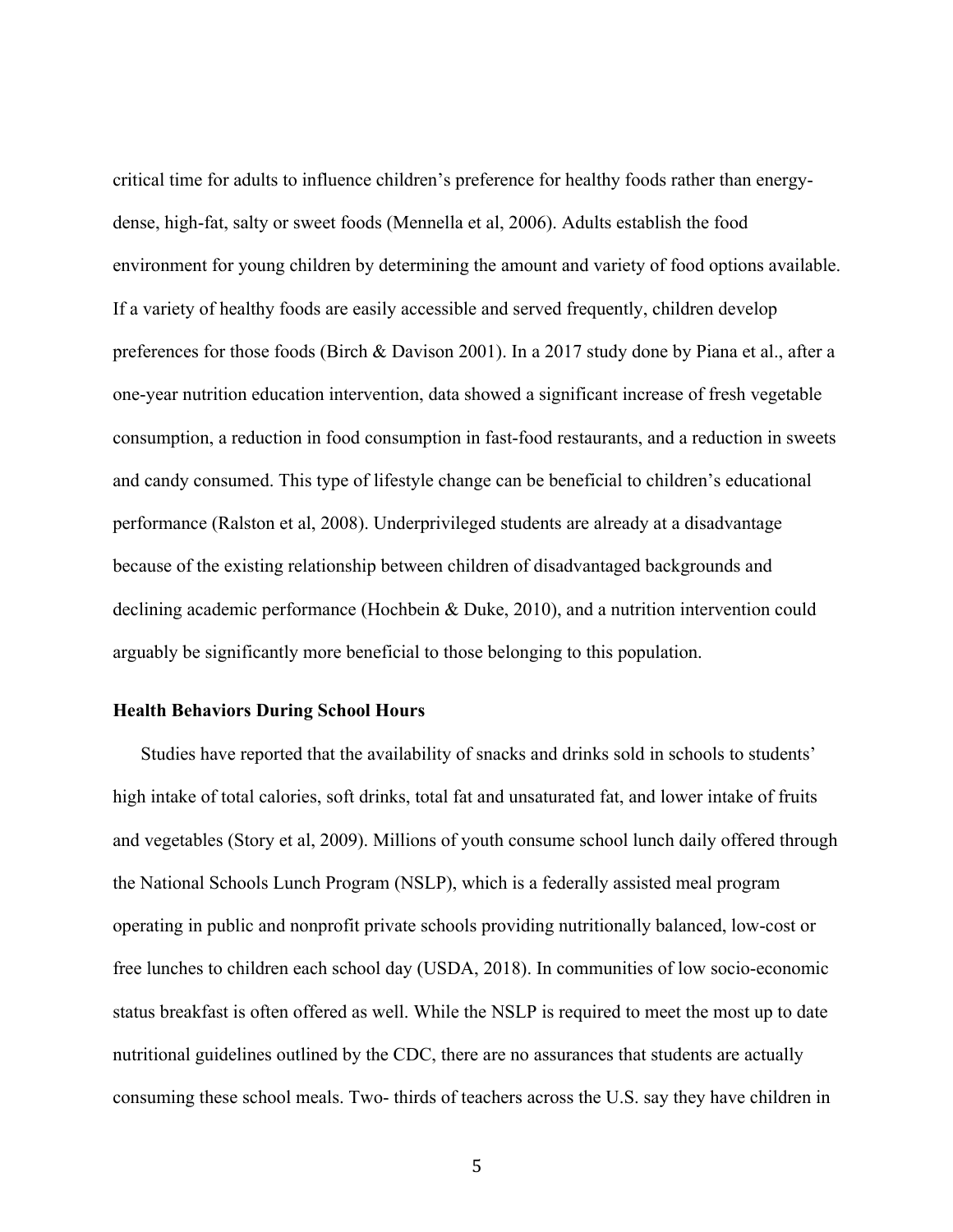their classrooms who regularly come to school hungry to learn because they are not getting enough to eat at home. This can have negative implications for classroom behavior as teachers are nearly unanimously in agreement that there is a strong connection between eating a healthy breakfast and a student's ability to concentrate, behave well, and perform academically (Telecommunications Business, 2011).

# **Link Between School Nutrition and Classroom Performance**

While the purpose of reforming the nutrition guidelines for school meals has been primarily to reduce the rate of childhood obesity, it is also of interest to determine the extent to which school nutrition affects classroom behavior and academic achievement (Imberman and Kubler, 2014; Frisvold 2015). Previous research demonstrates that there is a link between fruit and vegetable consumption and lower grades among elementary school students (Kleinman et al. 2002; Taras, 2005). Additionally, meals typically consumed at home, such as breakfast, are associated with factors related to academic achievement (e.g. alertness, attention). Specifically, skipping breakfast has been linked to decreased cognitive performance during the school day (Murphy 2007; Mahoney et al., 2005). Such effects may be more prominent in children from low SES neighborhoods who may not have the opportunity to consume breakfast regularly (Alaimo, 2001). In fact, studies have shown that insufficient food intake in underserved children was associated with lower grades, higher rates of absenteeism, and lack of concentration in class (Alaimo 2001; Kleinmen 2002). Schools that offer breakfast to underserved students have observed increases in standardized tests and grades (Bradley et al., 2013). While it is helpful to provide meals to underserved children, it is also imperative to determine whether children both find school meals appealing and if they consume all of the food items offered.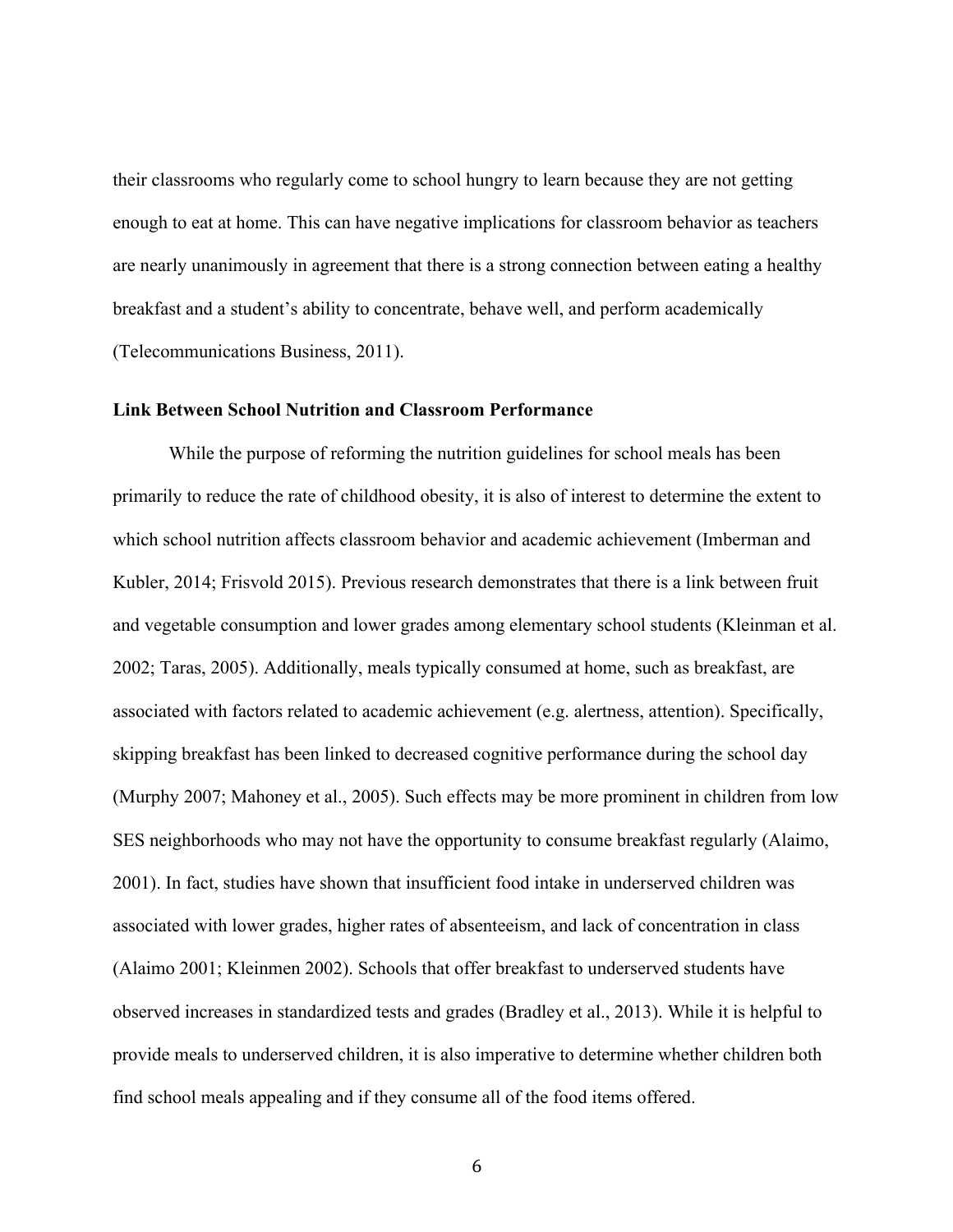#### **Food Waste Link between School Nutrition and Classroom Behavior**

While there have been many reports of excess food waste in schools, and it has also been reported that food waste increases after the release of updated dietary guidelines from the Department of Agriculture (Cohen et al, 2014), there is still limited information in the literature regarding how waste from school meals affects classroom behavior. It is pertinent to uncover how to make these meals more appealing to students, because when students don't eat these meals at school, they may be hungry and lethargic during the day. This is especially important for underserved children, who may be relying on these school-provided meals for all of their daily nutritional needs.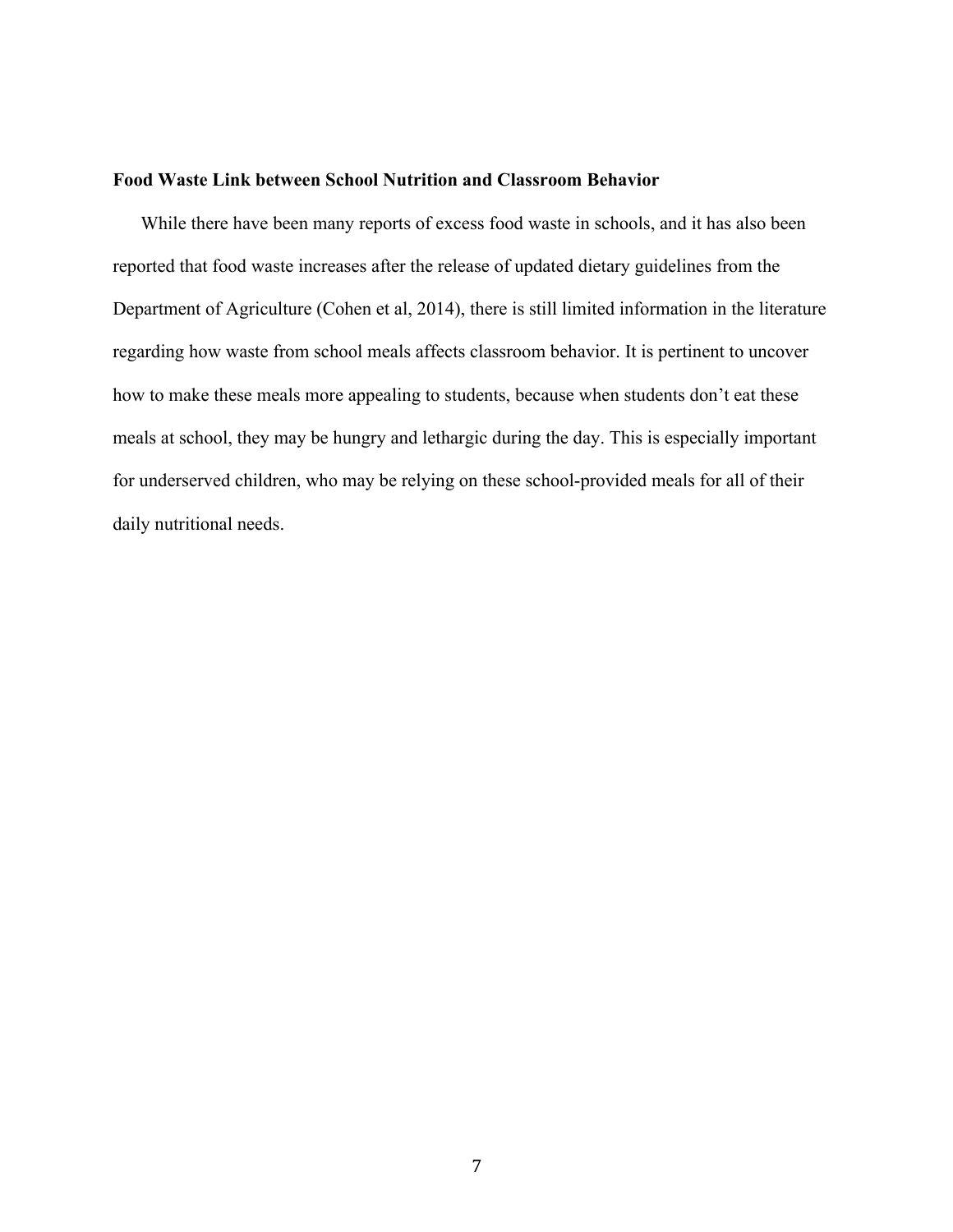#### **METHODS**

#### **Participants and Setting**

This study utilized a cross-sectional, mixed-methods study design to examine teacher reports of children's school meal preferences and food quality.

There were 7 teacher participants with students from grades pre-k to 5 that were selected based on interest. Teachers were asked to participate in focus groups and fill out short multiplechoice questionnaires.

#### **Teacher Measures**

- a. *Teacher Focus Groups.* Elementary school teachers were asked to take part in focus groups that assessed teachers' observations of student nutritional practices and beliefs in the link between school meal consumption and classroom behavior. Additionally, teachers were asked to describe the overall school practices of healthy eating and activity for students. These discussions lasted approximately 10-15 minutes.
- *b. Fruit/vegetable availability in schools survey.* The food availability survey consisted of fifteen questions that listed a multitude of fruits and vegetables and asked participants to check boxes if that particular food item was available for school breakfast, school lunch, or both (Cullen KW, Baranowski T, et al).

#### **Statistical Analysis**

*a. Statistical Analysis*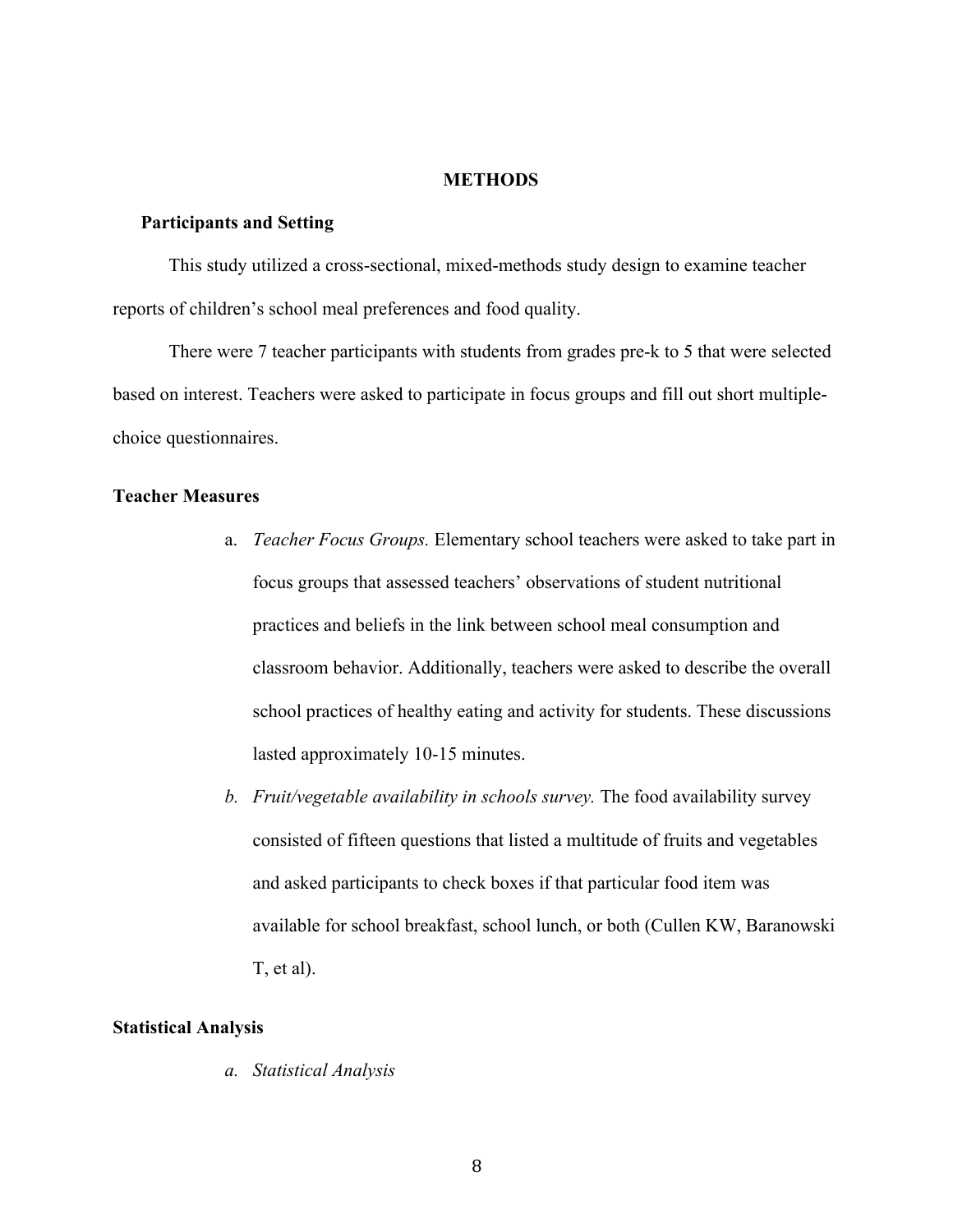Descriptive statistics were conducted for all quantitative data from questionnaires. Focus group data was transcribed verbatim and independently coded by two research assistants. Themes were extrapolated from codes and summarized into tables.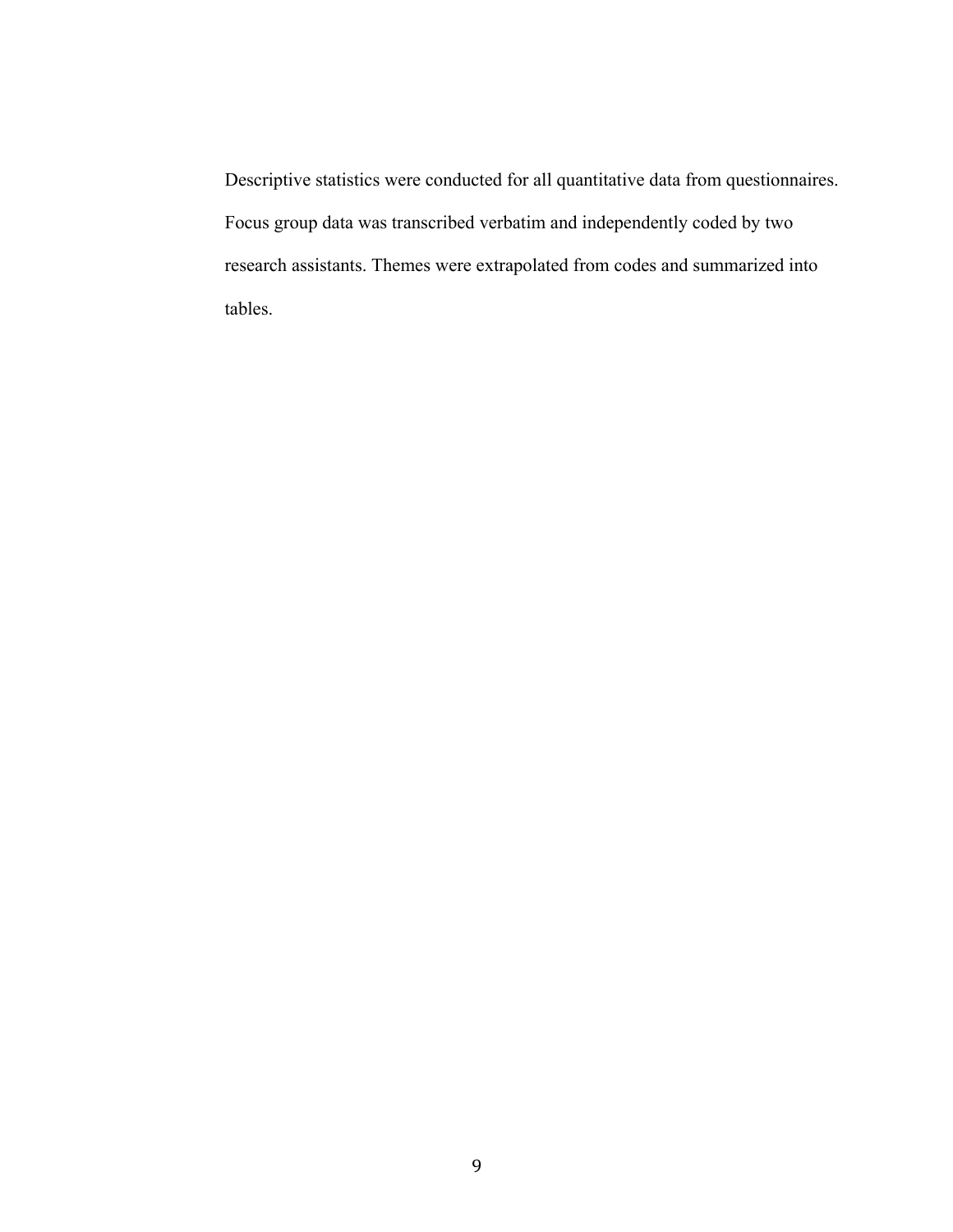# **RESULTS**

# **Teacher Survey Results**

| 1(14%)    |            | 6(86%)     |            |
|-----------|------------|------------|------------|
|           |            |            |            |
|           | 1(14%)     | 5(72%)     | 1(14%)     |
| 1(14%)    | 3(43%)     | (43%)<br>3 |            |
|           | 1(14%)     |            | 6(86%)     |
| $1(14\%)$ | 1(14%)     | 5(72%)     |            |
| 1(14%)    |            | 6(86%)     |            |
| 1(14%)    | 1(14%)     | 5(72%)     |            |
|           | 6(86%)     | 1(14%)     |            |
|           | $7(100\%)$ |            |            |
|           | 6(86%)     |            | 1(14%)     |
|           | 4(57%)     |            | 3<br>(43%) |
|           | $7(100\%)$ |            |            |
|           | $7(100\%)$ |            |            |
|           | $7(100\%)$ |            |            |
|           | 2(28%)     |            | 5(72%)     |
|           |            |            |            |

Table 1

Teachers were given a list of foods and asked whether these items were served during school breakfast, school lunch, both, or not at all. Data is shown in Table 1.

In addition to which food items are offered to students at school, the faculty was also asked what foods students either like "a lot" or "a little," what foods students do not like at all, and if students wouldn't know the item or they haven't yet tried that food. This information is found listed in Table 2.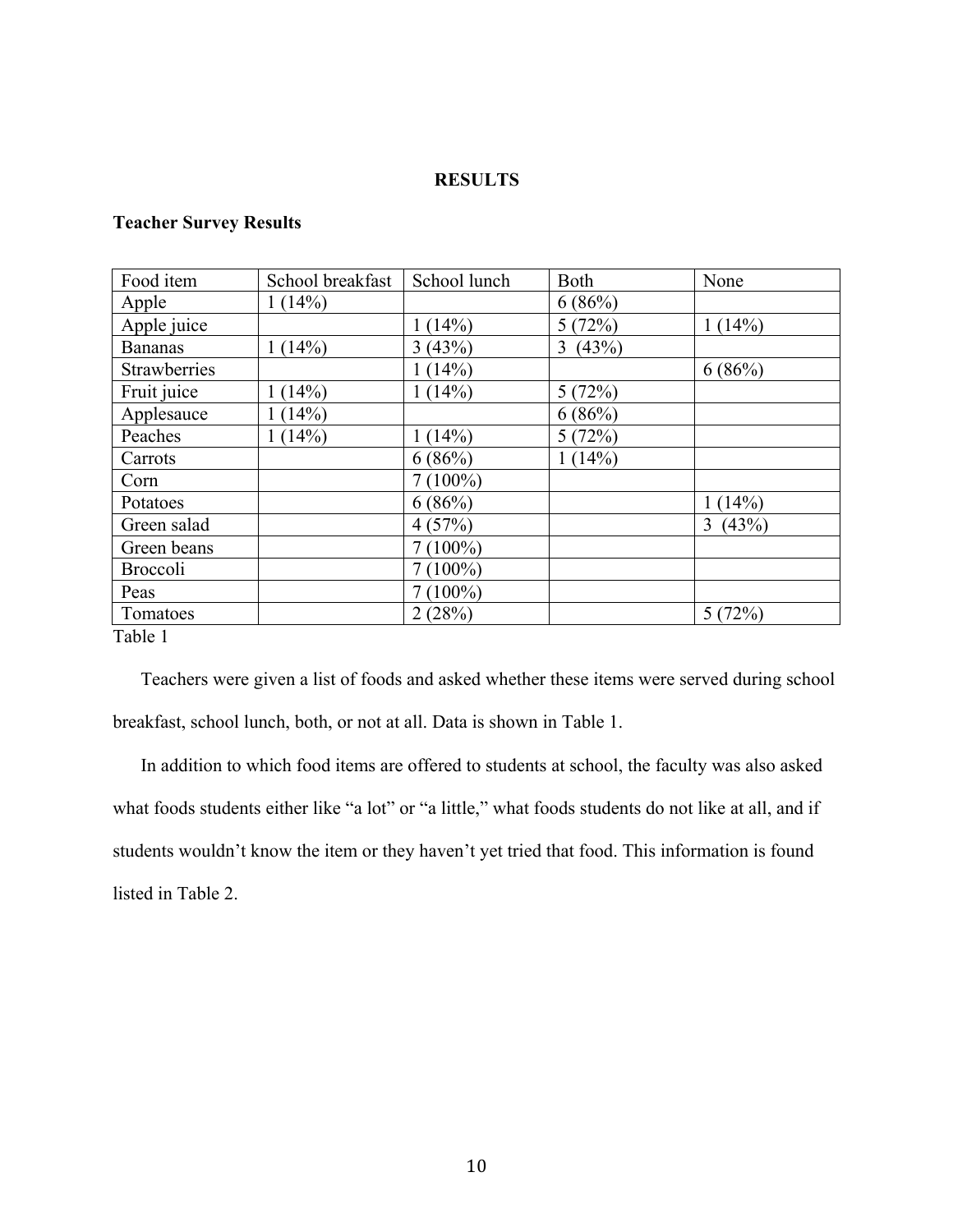| Food item            | Students like a | Students like a | Students do not | <b>Students</b> |
|----------------------|-----------------|-----------------|-----------------|-----------------|
|                      | lot             | little          | like at all     | wouldn't know   |
|                      |                 |                 |                 | item/haven't    |
|                      |                 |                 |                 | tried it        |
| Asparagus            |                 | 1(14%)          | 3(43%)          | 3(43%)          |
| Avocados             |                 | 2(28%)          | 2(28%)          | 3(43%)          |
| <b>Beets</b>         |                 |                 | 4(57%)          | 3(43%)          |
| <b>Broccoli</b>      |                 | $7(100\%)$      |                 |                 |
| Cabbage              |                 | 2(28%)          | 3(43%)          | 2(28%)          |
| <b>Cooked Greens</b> |                 | 2(28%)          | 4(57%)          | 1(14%)          |
| Corn                 | 3(43%)          | 4(57%)          |                 |                 |
| Dried plum           |                 | 1(14%)          | 1(14%)          | 5(72%)          |
| Grapefruit           |                 | 1(14%)          | 2(28%)          | 4(57%)          |
| Green Beans          | 4(57%)          | 3(43%)          |                 |                 |
| Mandarins            | 3(43%)          | 4(57%)          |                 |                 |
| Melons               | 2(28%)          | 3(43%)          |                 | 2(28%)          |
| <b>Mushrooms</b>     |                 |                 | 2(28%)          | 5(72%)          |
| Nectarines           | 1(14%)          | 2(28%)          | 2(28%)          | 2(28%)          |
| Onions               |                 |                 | 3(43%)          | 4(57%)          |

Table 2

# **Focus Group Summation**

Teachers' thoughts on food served at school was broken down into seven general categories including: overall thoughts on breakfast offerings, overall thoughts on lunch offerings, if children get enough to eat, nutrition education, areas to be improved, school wellness programs offered, and effect on academic performance. This data is tabulated in Table 3. While the consensus among the group was that portion sizes are adequate, according to faculty there is still a large amount of excess food that gets wasted.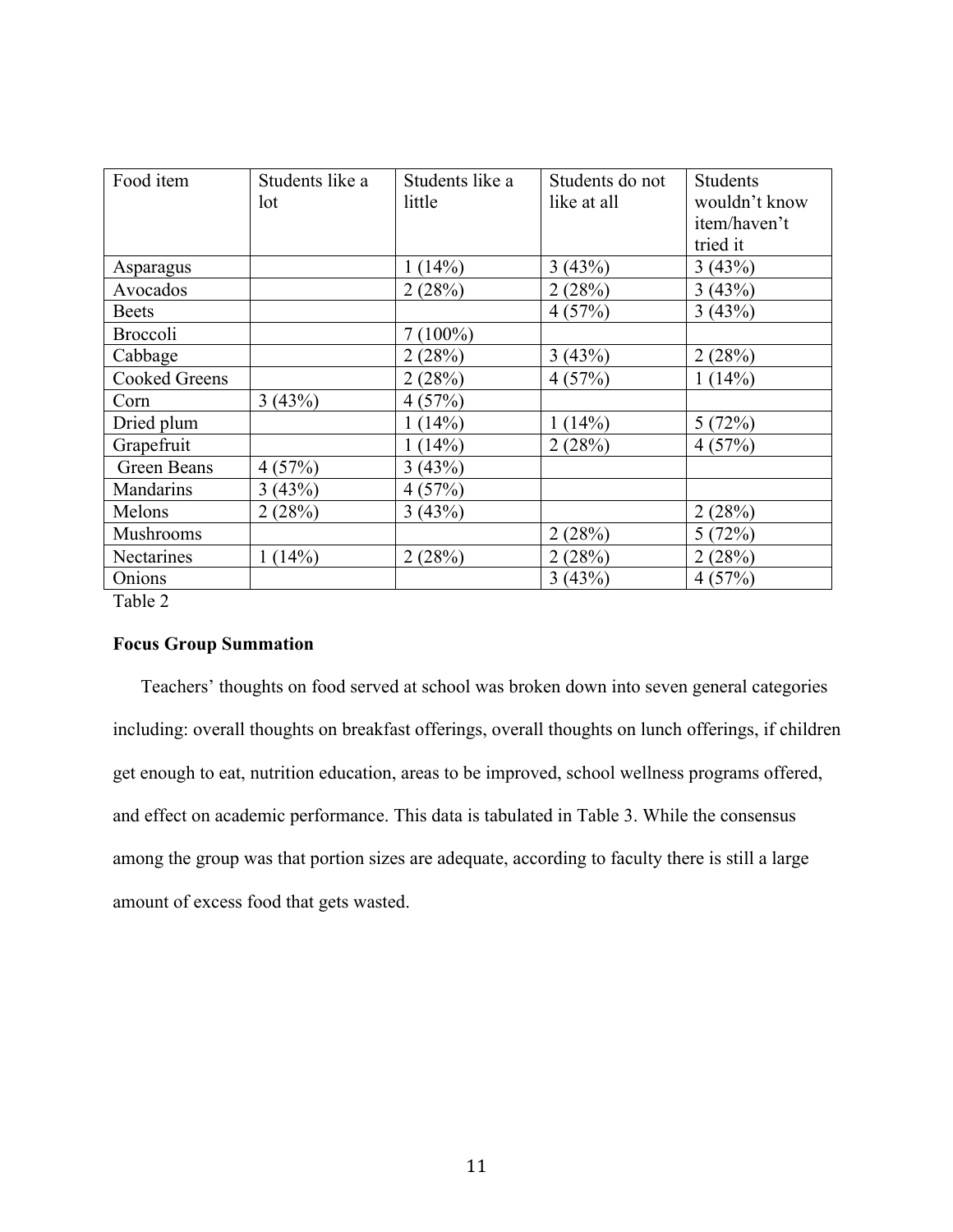| Categories                              | Main Themes                                     |
|-----------------------------------------|-------------------------------------------------|
| Overall Thoughts on Breakfast offerings | Descriptions sound appetizing, but actual       |
|                                         | food is not; nothing is fresh and juices are    |
|                                         | particularly unappealing; biggest complaint     |
|                                         | was lack of variety                             |
| Overall Thoughts on Lunch Offerings     | Students won't touch vegetables - teachers      |
|                                         | wanted "fresh" vegetables to be offered;        |
|                                         | Decrease in quality of food this past year;     |
|                                         | served a lot of chips & nachos                  |
| Do children get enough to eat?          | Portion sizes are adequate, but too much food   |
|                                         | is wasted; students will eat sugary cereals or  |
|                                         | waste much of the food $&$ still hungry with    |
|                                         | low energy levels                               |
| <b>Nutrition Education</b>              | Appears to be teacher dependent, however,       |
|                                         | older students are very interested in nutrition |
| Areas for Improvement                   | Need for variety in the menu                    |
| School Health & Wellness Policies &     | No actual policies                              |
| Programs Offered                        | No after school or summer meal opportunities    |
| <b>Effect on Academic Performance</b>   | Students appear lethargic and lack focus in     |
|                                         | afternoon classes after lunch when they         |
|                                         | haven't eaten much $\&$ are still hungry        |

Table 3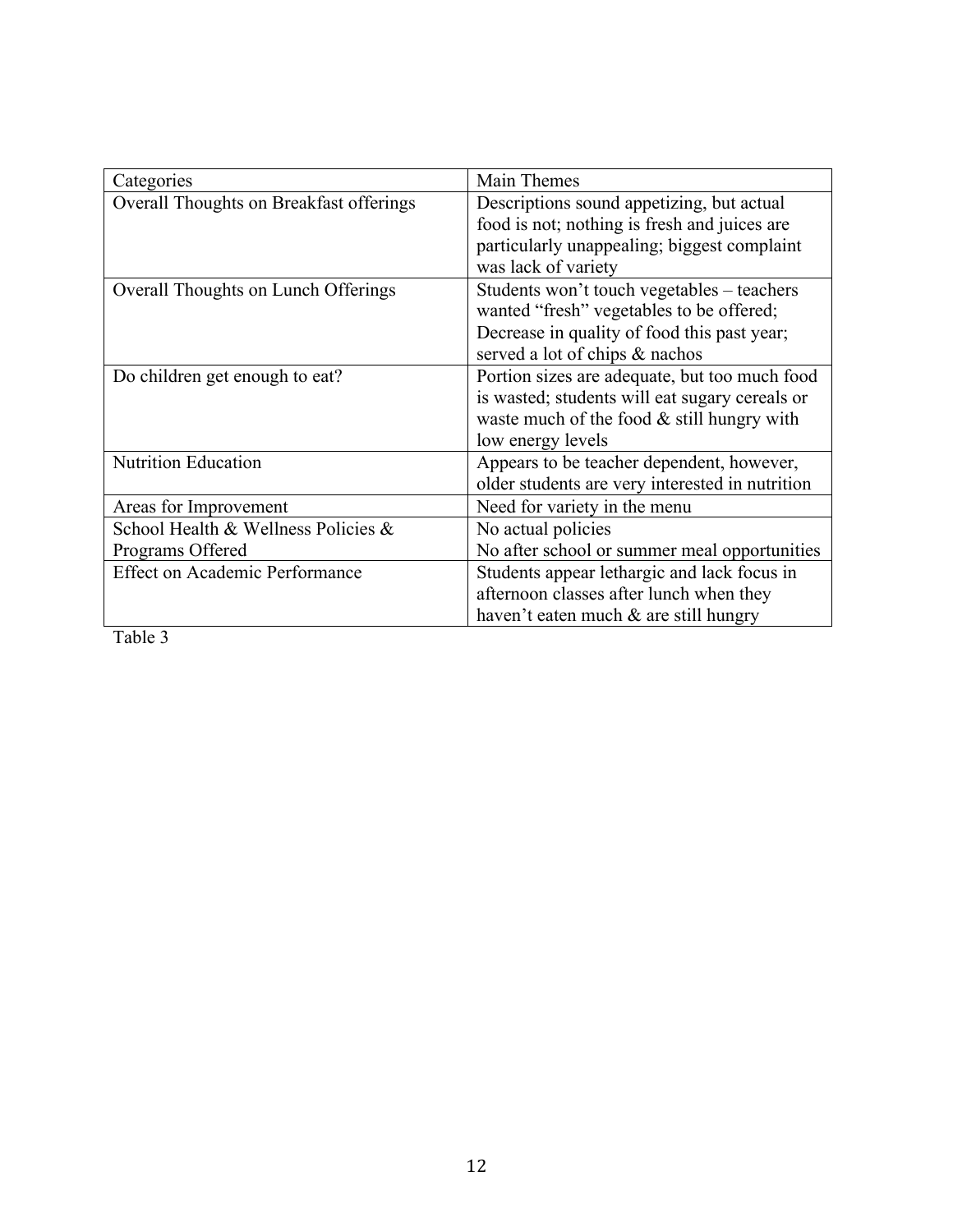#### **DISCUSSION**

Analyzing the survey and focus group data shown, it is possible to conclude that the overall quality of the food served at UCP Beta is poor. Based on the tabulated survey data, there is a slight variety of fruit and vegetable options available for students as part of the school meal program. However, many of these options are in the form of processed items such as fruit juices and applesauce. Furthermore, looking at focus group results shows that most if not all of these options arrive to school prepackaged, frozen, and are mostly thrown away or left untouched by the kids. It is also important to note that participants determined that portion sizes are adequate, however there is still plenty of food being wasted on a daily basis. This has negative implications for the students' behavior in the classroom, their ability to focus and pay attention, as well as their energy levels – especially after lunch.

# **Teacher Nutrition Knowledge**

Teachers work closely with their students every week, and due to the nature of this relationship, it is safe to determine that students are watching and learning from them each day. It has been shown that in general, underprivileged children learn poor nutrition habits from their families. In order to counteract this, nutrition interventions need to occur to increase the chances of making better health choices in adulthood. This particular school does not have nutrition education standards in place, and as a result, this places teachers in a position to be the sole example of healthy eating habits. According to the survey results, the majority of the faculty members that took part in the survey possess basic knowledge of general nutrition. However, 17% of respondents answered that they did not know when asked if what you eat can make a difference in your chances of developing obesity-related diseases, and if people who are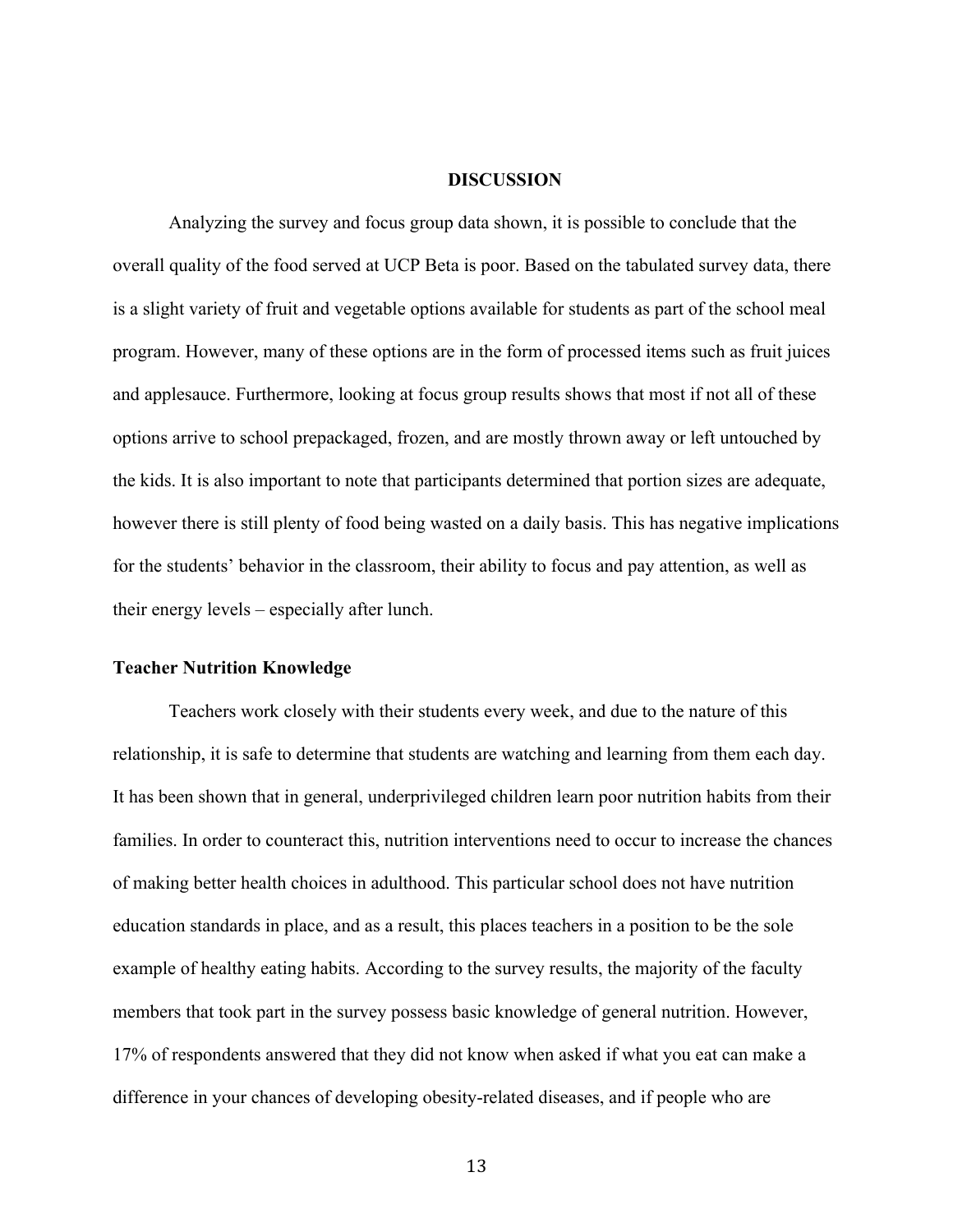over/underweight were more likely to have health problems than people who were not. The implications of this lack of understanding between diet and chronic health – if translated to the students - could adversely affect the wellness of the youth population.

Somewhat alarmingly, teachers surveyed were not in agreement as far as methods to adopt more nutritious meals for students. While 86% of teachers agreed that diet can make a different in the chances of developing chronic diseases, only 72% of those surveyed agreed that the best way to add fruits and vegetables to students' meals were to serve more natural, nonprocessed fruits and vegetables, and the same percentage of participants agreed that ordering a side salad would be the best way to add fruits or vegetables to a students' meal at a fast food restaurant. While the hope is for children to adopt healthier eating habits, accomplishing that may be difficult if the variance among responses recorded in this data set is representative of adults in schools across many different communities.

# **Foods Offered at School**

According to the data collected from teachers, the elementary school studied offered a decent variety of fruit and vegetable options to students. Looking at school breakfast, 14% of respondents marked that the school served apples, bananas, fruit juice, applesauce, and peaches to students. During lunch, 14% reported that the school serves apple juice, strawberries, fruit juice, and peaches, 28% said that tomatoes are offered. Bananas are served during lunch according to 43% of respondents, 57% said that the school serves green salad, 86% agree that carrots are available, while 100% of teachers said that corn, green beans, broccoli, and peas are served to students at lunch. Combining both breakfast and lunch options, 14% of teachers reported that carrots are served during both meals, 43% said bananas are available during both

<sup>14</sup>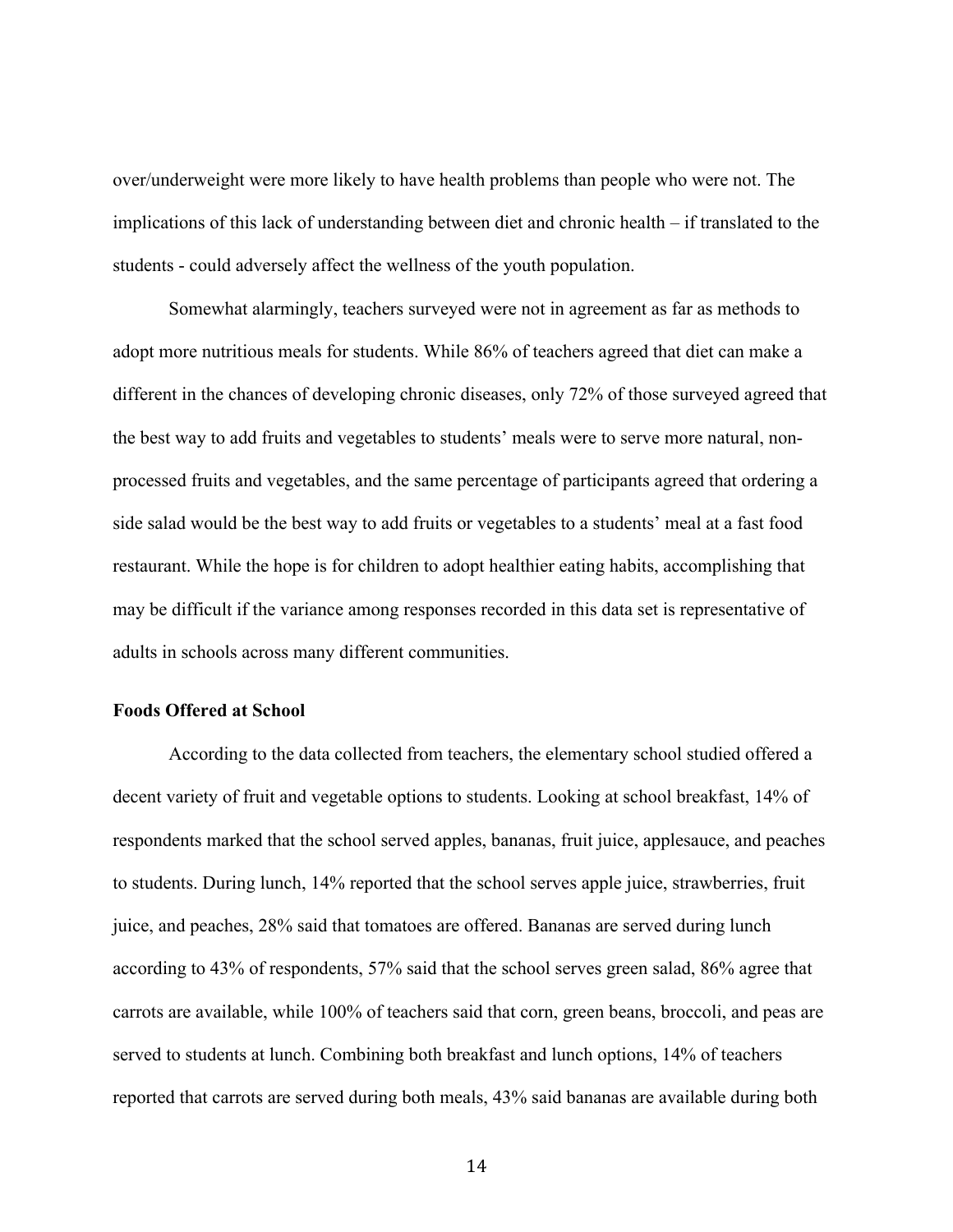times, 72% claimed that apple juice, fruit juice, and peaches are served at both meals, and 86% of faculty believes that apples and applesauce are available during both meals. There were also a few items that were marked as not being available at all throughout the school day. Of these, 14% of teachers said that apple juice and potatoes are not offered, 43% say that green salad is not available, according to 72% of teachers, tomatoes are never offered, and 86% of those surveyed say that strawberries are not available to students during breakfast or lunch.

To ensure an adequate intake of nutrients, it is essential that young students are consuming well-balanced meals daily. While there are a variety of healthy-type foods available for students at school, many of the foods reported are unnatural or processed (e.g. applesauce, fruit juice, apple juice). In addition, young children tend to respond better to food that is visually appealing (Chung & Fong, 2018). Frozen and pre-packaged produce tend to lose that appeal, thus discouraging students from trying new food items.

# **Student Food Preferences**

Teachers were also surveyed on the types of foods that students respond well to and those that aren't as favorable. Regarding the foods students like "a lot," 14% of teachers chose nectarines, 28% chose melons, 43% chose corn and mandarins, and 57% chose green beans. There were more responses regarding the foods students like "a little." In this category, 14% of faculty decided on asparagus, dried plum, spinach, tomatoes, and grapefruit, 28% of respondents chose avocados, cabbage, cooked greens, salad greens, and nectarines, 43% chose green beans and melons, 57% chose corn, sweet potatoes, and mandarins, while 100% of respondents chose broccoli. Moving to foods students do not like at all, 14% of faculty picked dried plum and salad greens, 28% chose avocados, grapefruit, mushrooms, persimmons, plums, radishes, sweet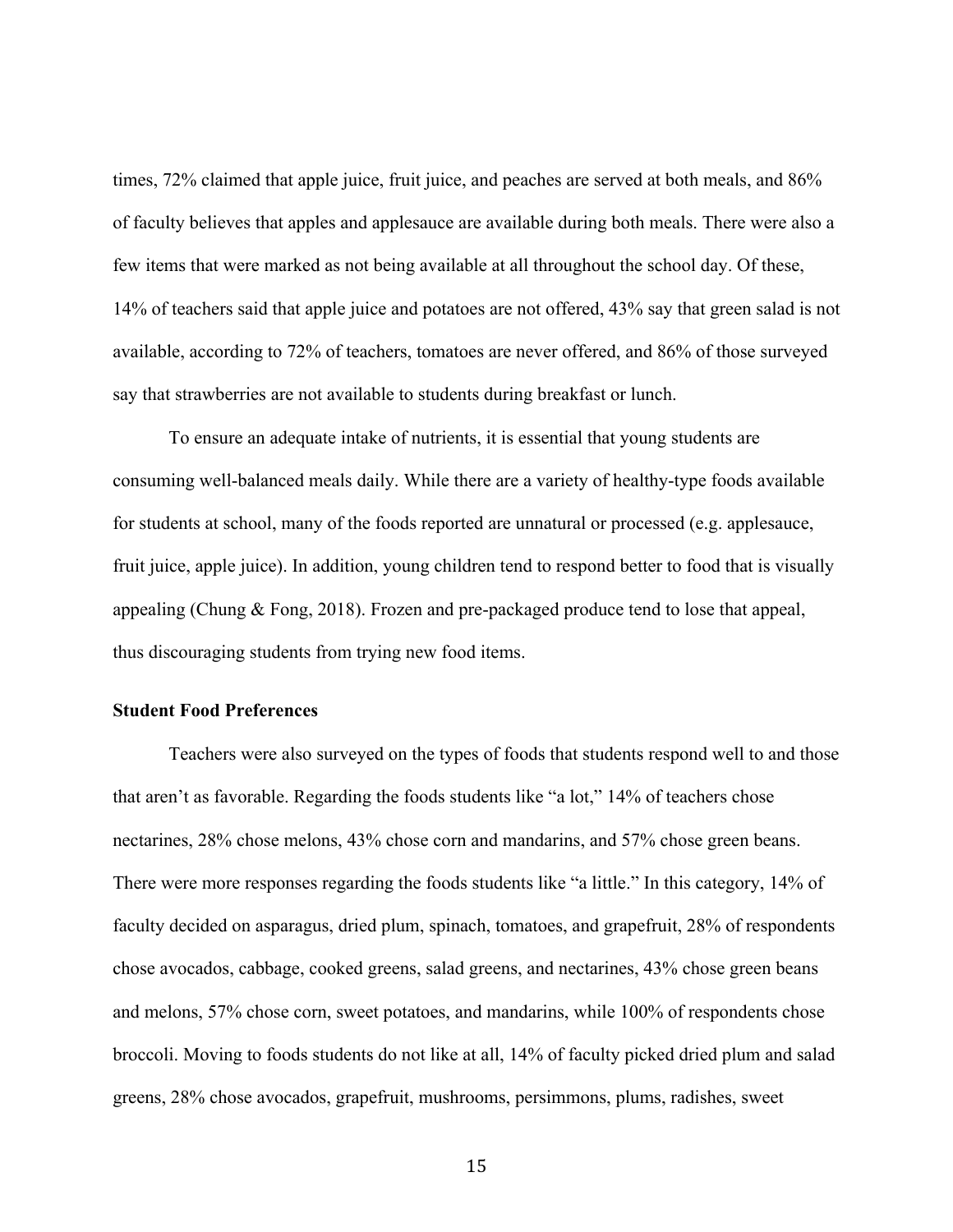potatoes, tomatoes, and nectarines, 43% chose asparagus, cabbage, spinach, and onions, while 57% of respondents selected beets. The last category asked teachers to choose which food items students wouldn't know or haven't yet tried. In this section, 14% of faculty selected cooked greens and sweet potatoes, 28% chose cabbage, melons, and nectarines, 43% chose asparagus, avocados, spinach, and beets, 57% selected grapefruit, salad greens, and onions, while 72% of teachers chose mushrooms, persimmons, plums, radishes, tomatoes, and dried plum.

It is interesting to note that most of the food items that the participants assumed children didn't like were the same items that participants believed the students hadn't tried yet. This could be due to a variety of factors including limited options or sensory appeal. Exposure to new foods could benefit students that may never have other opportunities to discover. This significantly impacts families of low socioeconomic status, who may see less variety in their diets when compared with more affluent families and their children who are within the same age group.

#### **Focus Group**

The overall attitude of teachers regarding food served during breakfast and lunch at school is that the quality of the food is poor, the children don't touch a lot of it, and that it looks unappealing. The general consensus of the group on school breakfast was that the descriptions make the meals sound appetizing, but the actual food is not. Fresh options are not available – most of the food is prepared from frozen. The juices in particular are especially unappealing, and everyone in the group agreed that a lack of variety was a large issue. Many schools use fruit juice as a way to meet dietary fruit and vegetable recommendations, and it is unfortunate that even the processed juices are unattractive to students. Fresh fruits and vegetables would be much more enticing to young students.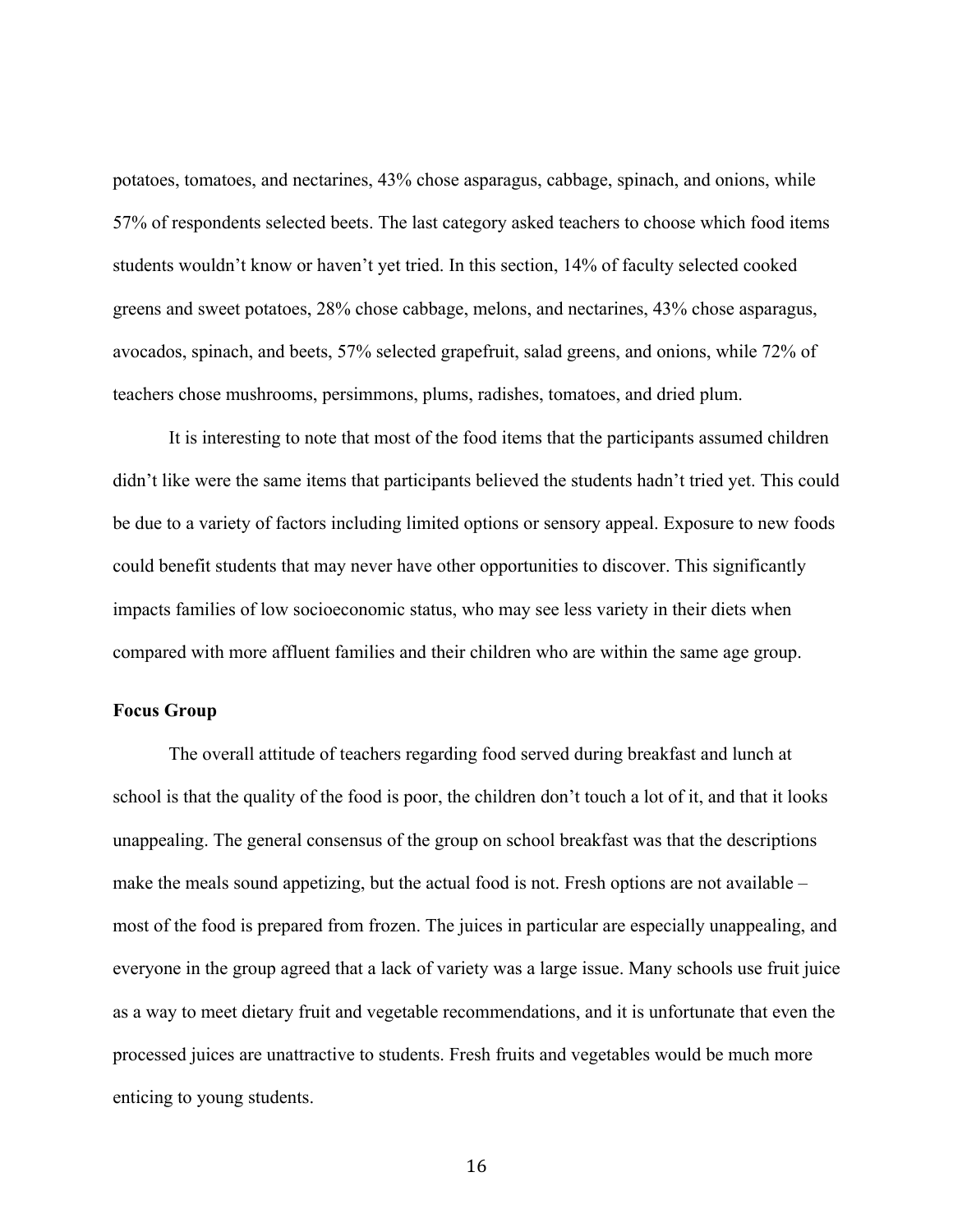The discussion of school lunch offerings again followed a trend of advocating for fresh produce. Teachers agreed that students don't touch the vegetables as they are not in the best condition. There was also consensus amongst participants that the quality of the food offered at school had decreased in the past year. Chips and nachos were served very often, and the children would only touch the chips and not the more nutritious toppings (e.g. meat, cheese).

It was reported amongst focus group members that portion sizes are adequate, but nevertheless there is still too much food wasted. Students will eat portions of the meals provided (sugary snacks or cereals) and leave the rest untouched. This results in pervading hunger and low energy levels throughout the school day. After not eating much at lunch, students appear lethargic and lack focus during afternoon class time. This has negative implications for standardized test scores, especially for students in classrooms that teach math and science in the afternoon. Low energy levels and an inability to focus may result in a weaker grasp on material that is weighted heavily on nation-wide examinations.

Nutrition education offered in classrooms appear to be dependent on the teacher, however it was reported by teachers who have classrooms full of older elementary school kids that there is high interest in learning about topics pertaining to nutrition. It was noted that learning about what they are eating encouraged the students to try new and unfamiliar foods. These results express a need for involving young students more closely with their nutritional education. Hands-on learning may be more appropriate and beneficial to this population (Ex: Farm to Table Programs).

Areas for improvement overwhelmingly favored adding variety to the menus, as well as advocating for "fresher" fruit and vegetable options. There are currently no policies regarding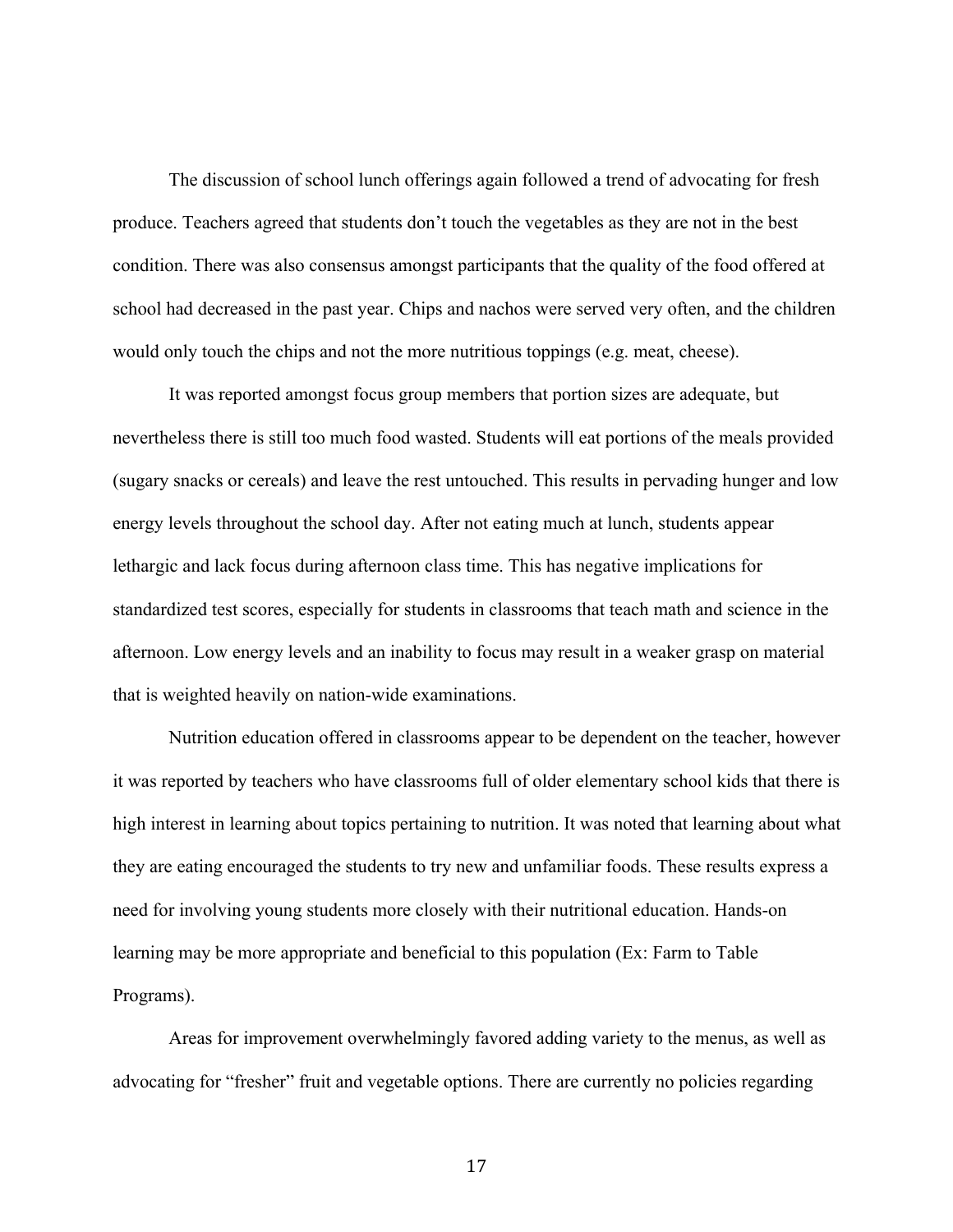health and wellness in place at the school, and no nutritional intervention programs offered. It is clear UCP Beta could benefit from some reform to its school meal program, as the food currently being served is negatively impacting the classroom behavior amongst its students. The results also warrant a stronger push for nutrition education in elementary schools – particularly amongst the older students.

#### **Strengths**

This study has several strengths that should be noted. This study is one of the first to examine teachers' perspective on school nutrition quality and the link between nutrition and classroom performance. The study examined a school that caters to an underserved population, where the majority of students are on the free/reduced lunch program. Also, the research is being done in a charter school where the nutritional value of school food is not federally regulated. It is important to recognize and explore the food environment in this type of institution as the effect on its students could have far-reaching consequences throughout the community. There is very little pre-existing literature on how school nutrition independently affects children from low socio-economic backgrounds. In addition, although evaluations of school meals have been reported, there has been limited research regarding children's behavior during periods following meal consumption. It is important to examine teacher perspectives on the relationship between school meal patterns and children's behavior, as well as their perspective regarding food item preferences and consumption in children, given their close proximity to students during the school day. Finally, there has been limited information regarding research on teacher recommendations to improve school lunches for youth.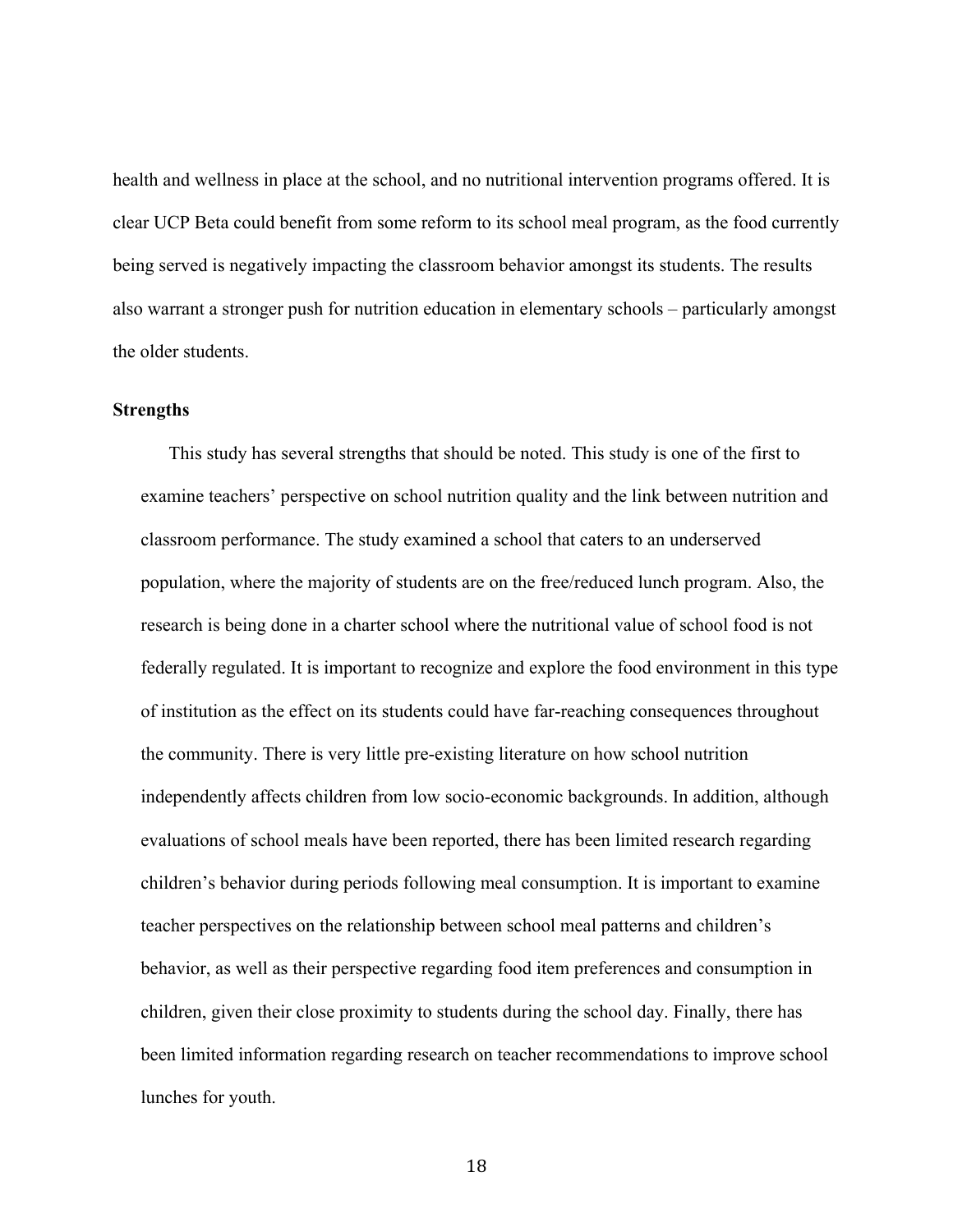### **Limitations**

Several limitations of this study should be noted. A major limitation of this study was the small sample size. Only seven faculty members participated in the study, and all were female. Overall, this was not an entirely representative sample of the entire school. Each response weighed heavily on the results of this study, which may have reduced the accuracy of the results and conclusions. In addition, the study did not assess actual school meal consumption, and all teacher measures gathered were subjective. Lastly, student assessment measures were not taken, which may have helped researchers gain different perspectives and points of view on food quality.

#### **Implications for Future Research**

This research explored the relationships among elementary school children's school meal consumption, classroom behavior, and academic performance and, therefore, could potentially find stronger evidence to intervene in school meal programs by increasing the availability of nutritionally dense food items. The results showed that teacher observations are beneficial and should be considered when designing school menus. Also, it was reported by teachers of older students that their students were interested in nutrition education – this warrants a stronger push to implement nutrition education courses in schools. The data collected could be used to intervene in schools that may not have strict regulations or to change federal/state guidelines in order to boost students' health and academic performance. The association between proper nutrition and learning ability also suggests future research would be beneficial.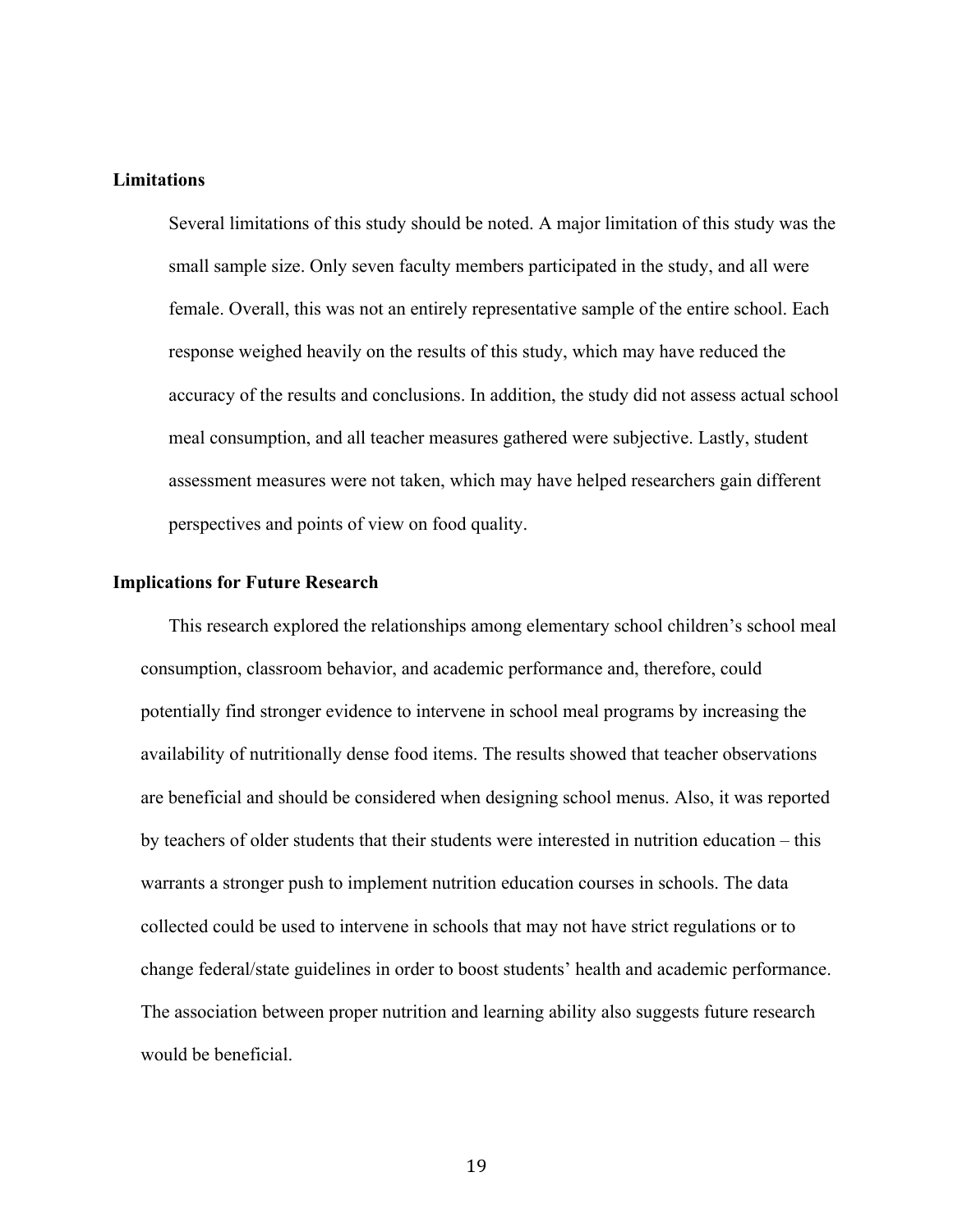#### **REFERENCES**

- Alderman, H., & Fernald, L. (2017). The Nexus Between Nutrition and Early Childhood Development. *Annual Reviews.*
- Braun, H. A. (2017). Impact of an Elementary School-Based Intervention on Physical Activity Time and Aerobic Capacity, Georgia, 2013-2014. *Public Health Reports*, 25-32.
- Brusseau, T.A. (2015). Impacting Children's Health and Academic Performance through Comprehensive School Physical Activity Programming. *International Electronic Journal of Elementary Education*, 441-450. Retrieved April 14, 2018.
- Carlson, J. A., (2014). Socioeconomic Disparities in Elementary School Practices and Children's Physical Activity During School. *American Journal of Health Promotion*, 47- 53.
- Carson, V., Spence, J.C., Cutumisu, N., & Cargill, L. (2010). Association between neighborhood socioeconomic status and screen time among pre-school children: A crosssectional study. *BMC Public Health.*
- Chen, E., Martin, A. D., & Matthews, K. A. (2006). Understanding Health Disparities: The Role of Race and Socioeconomic Status in Children's Health. *American Journal of Public Health*, 702-708.
- Chung, Louisa. (2018). Appearance alteration of fruits and vegetables to increase their appeal to and consumption by school-age children: A pilot study. *Health Psychology.*
- Datar, A., & Nicosia, N. (2012). Junk food in schools and childhood obesity. *Journal of Policy Analysis Management*, 31(2), 321-337.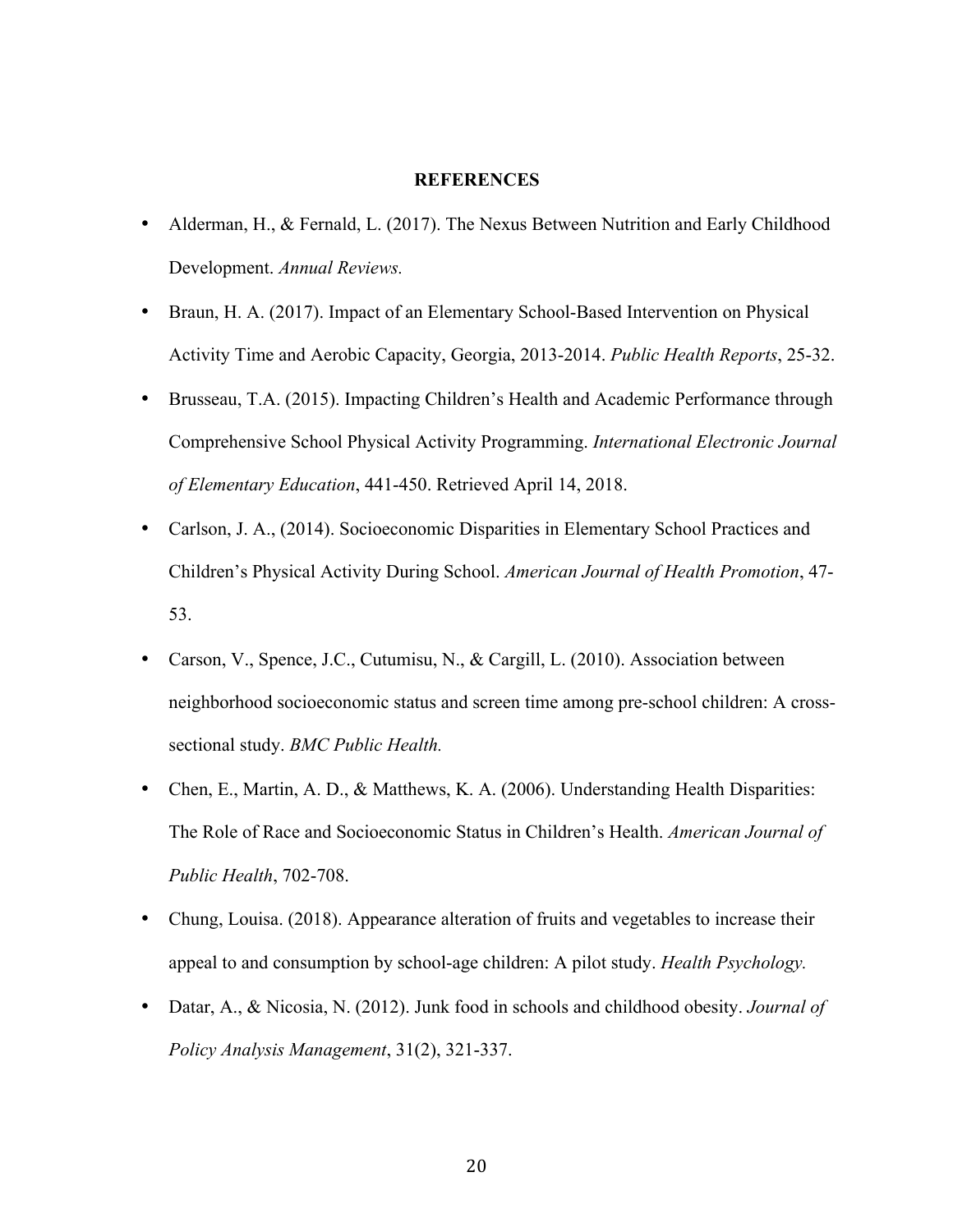- Fonvig, C. E. (2017). Subjective evaluation of psychosocial well being in children and youths with overweight or obesity: The impact of multidisciplinary obesity treatment. *Quality of Life Research*.
- Gidding, S. (2006). Dietary Recommendations for Children and Adolescents: A Guide for Practitioners. *American Academy of Pediatrics.*
- Haapala, E. A. (2017). Physical Activity and Sedentary Time in Relation to Academic Achievement in Children. *Journal of Science and Medicine in Sport*, 20(6), 583-589. Retrieved April 15, 2018.
- Hochbein & Duke (2010). Crossing the line: examination of student demographic changes concomitant with declining academic performance in elementary schools. *School Effectiveness & School Improvement.*
- Lee, C. (2018). Gender differences in the pathways from childhood disadvantage to metabolic syndrome in adulthood: An examination of health lifestyles. *Population Health.*
- McGill, A. (2014). The sugar debate and nutrition: obesity and 'empty calories.' *Journal of the New Zealand Medical Association.*
- Ogunsile, E. (2012). The Effect of Dietary Pattern and Body Mass Index on the Academic Performance of In-School Adolescents. *International Education Studies.*
- Perez-Escamilla, R., & Moran, V. (2016). The role of nutrition in integrated early child development in the 21st century. *Maternal and Child Nutrition.*
- Rankin, J. (2016). Psychosocial consequences of childhood obesity: Psychiatric co morbidity and prevention. *Adolescent Health, Medicine, and Therapeutics*.